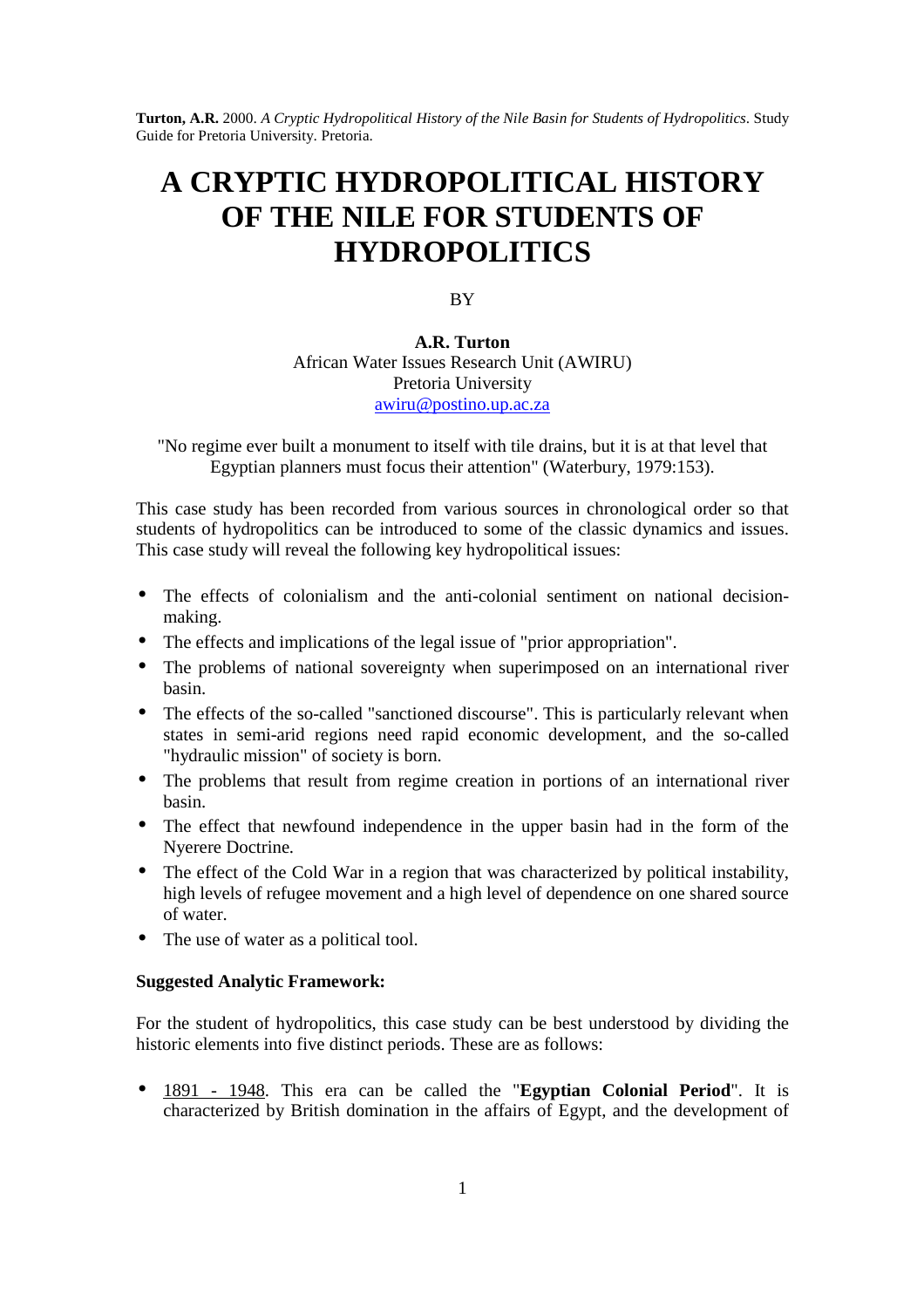basin-wide planning for the Nile River of which the 1928 Nile Waters Agreement is an example.

- 1952 1959. This era can be called the "**Bilateral Period**" as it is dominated by political interaction between Egypt and Sudan. It starts with the overthrow of the Egyptian regime by Nasser and the RCC and it ends after considerable turbulence with the 1959 Agreement on the Full Utilization of the Nile Waters between Egypt and Sudan. Other basin states are excluded from this process, even though Ethiopia asserted its right to use the waters of the Blue Nile. This era is often cited as being evidence of a "water war" with the occupation of disputed land between Egypt and Sudan prior to the 1959 Agreement. This era sees the end of the British planned Century Storage Scheme.
- 1960 1964. This era can be called the "**Upper Basin Post-Colonial Period**" as it is dominated by the Nyerere Doctrine that is invoked in one form or another by various British colonies on attaining their independence.
- 1964 1975. This era can be called the "**Early High Dam Period**" as it spans the time from the first closure of the Nile to the first filling of Lake Nasser. This is a turbulent era where the dynamics of the Cold War become inter-linked with national politics at the basin level. It is characterized by zealous patriotism that sees the full effect of the "High Dam Covenant" on political decision-making, making it a classic for students of hydropolitics.
- 1976 2000. This era can be called the "**Post High Dam Period**" as it spans the time after the first filling. It is characterized by a reversal in sentiments in the sense that original criticisms of the Aswan High Dam were re-visited in the light of the complex ecological, hydrological and economic problems that were starting to manifest themselves. This period is also characterized by the disintegration of most of the states south of Egypt, heralding in an era of unprecedented civil war, *coups d'état*, famine, poverty and mass migration of people on a scale that had never been known before. This era also sees the re-emergence of elements of the earlier British sponsored Century Storage Scheme.

## **Statement of the hydropolitical problem**:

- Nile is Egypt's sole source of life, but the control of the water is in the hands of other governments.
- Ethiopia alone controls about 86% of all of the water entering Egypt.
- Egyptian population growth expected to be 75 million in 2000.
- There is no international agreement regarding the use of the Nile for the common benefit of all riparian states.
- Upper basin states are particularly unstable, having faced a series of civil wars, failed governments and major famines. This means that they cannot mobilize the funds to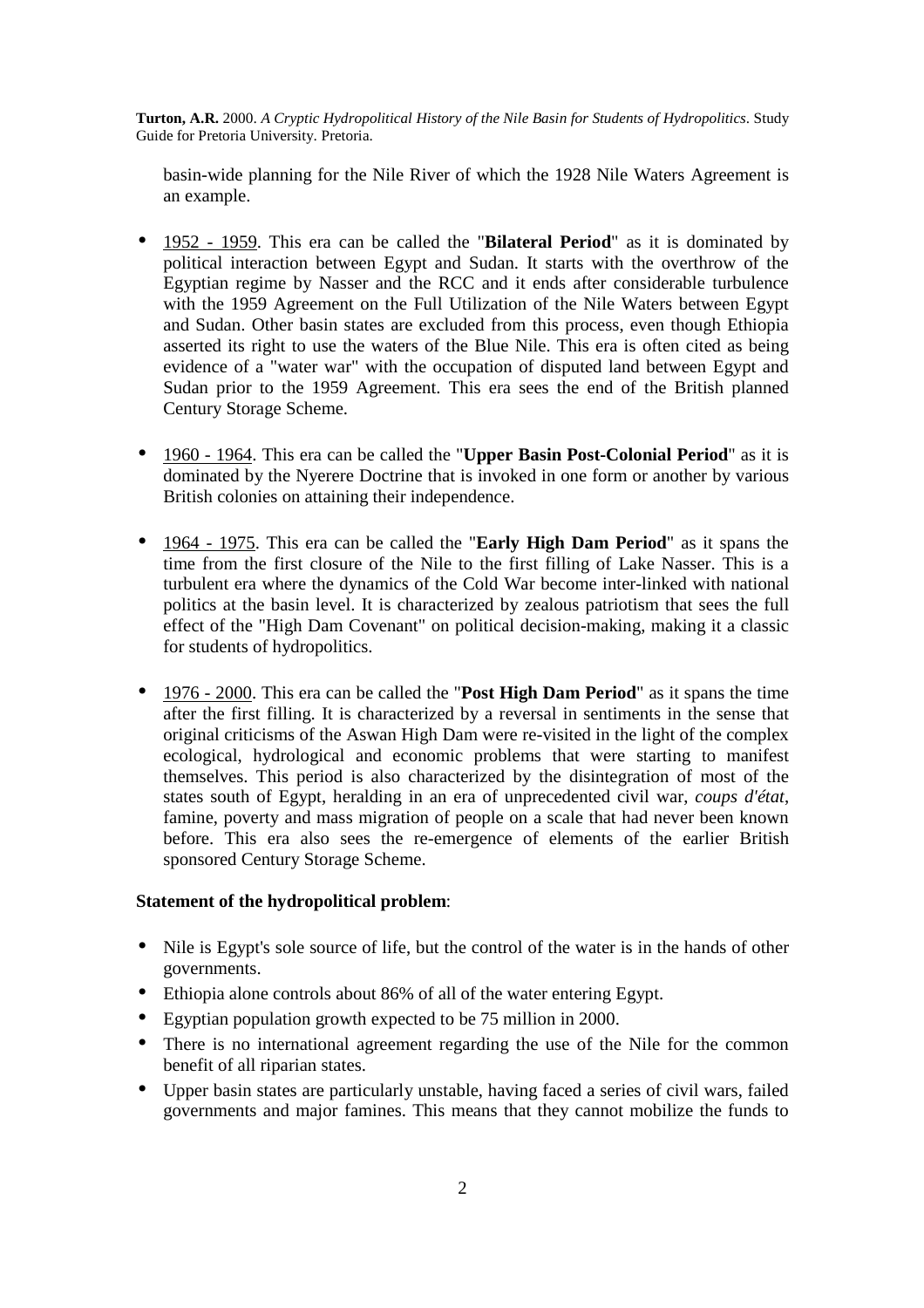develop the upper basin. Some argue that Egypt is fostering this situation as it leaves Egypt in a hegemonic position within the Nile Basin.

- During the colonial era, the Nile was managed as a hydrological unit, but as each basin state gained independence, they claimed riparian sovereignty, ultimately eroding any notion of basin-wide management.
- To date, not one of the riparian states south of Egypt has implemented plans that can threaten the flow of water to Egypt, despite numerous projects being attempted. The root cause of undevelopment is poverty, civil war and political disintegration.
- Politicians have often stated that they are prepared to go to war over the Nile.
- Of the 10 riparian states, 5 are amongst the ten poorest states in the world (Green Cross International, 2000:98).
- There is an asymmetrical power configuration within the Nile Basin, but the control over the river is a matter of national and cultural pride for Egypt (Green Cross International, 2000:98).

## **Important Hydropolitical Concepts:**

- The **Sanctioned Discourse** is the prevailing or dominant discourse that has been legitimized by the discursive elite within the water sector at any moment in time. It represents what may be said, who may say it and how it may be interpreted, thereby leading to the creation of a dominant belief system or paradigm (Turton 2000; Turton & Meissner 2000).
- The **Hydraulic Mission** is the overarching rationale that underpins the state's desire to establish conditions that are conducive to socioeconomic and political stability. As such it can be regarded as a form of ideology in the study of hydropolitics, infusing itself into the dominant or sanctioned discourse, serving to legitimize (and thereby sanction) this discourse (Turton & Meissner 2000).
- The **Hydro-Social Contract** is the unwritten contract that exists between the public and the government (Turton & Ohlsson 1999) that comes into existence when the individual is no longer capable of mobilizing sufficient water for their own personal survival, and that acts as a mandate by which government ultimately takes on and executes this responsibility. The hydro-social contract thus acts as the basis for institutional development, and also determines what the public deems to be fair and legitimate practice such as the desire for ecological sustainability, to which politicians react (Turton 2000; Turton & Meissner 2000).
- **Reclamation** is the term used by hydraulic engineers that refers to the act of reclaiming desert land from nature, usually by developing irrigation projects. As such it formed the central *raison d'être* of the American "hydraulic mission" up to the 1960's. This was the role of the US Bureau of Reclamation (BoR), whose main task was to develop large dams for irrigation purposes. After they "tamed" the Colorado River by building Hoover Dam, they started to export this technology all over the world. With this strongly defined "sanctioned discourse" that was based on the desire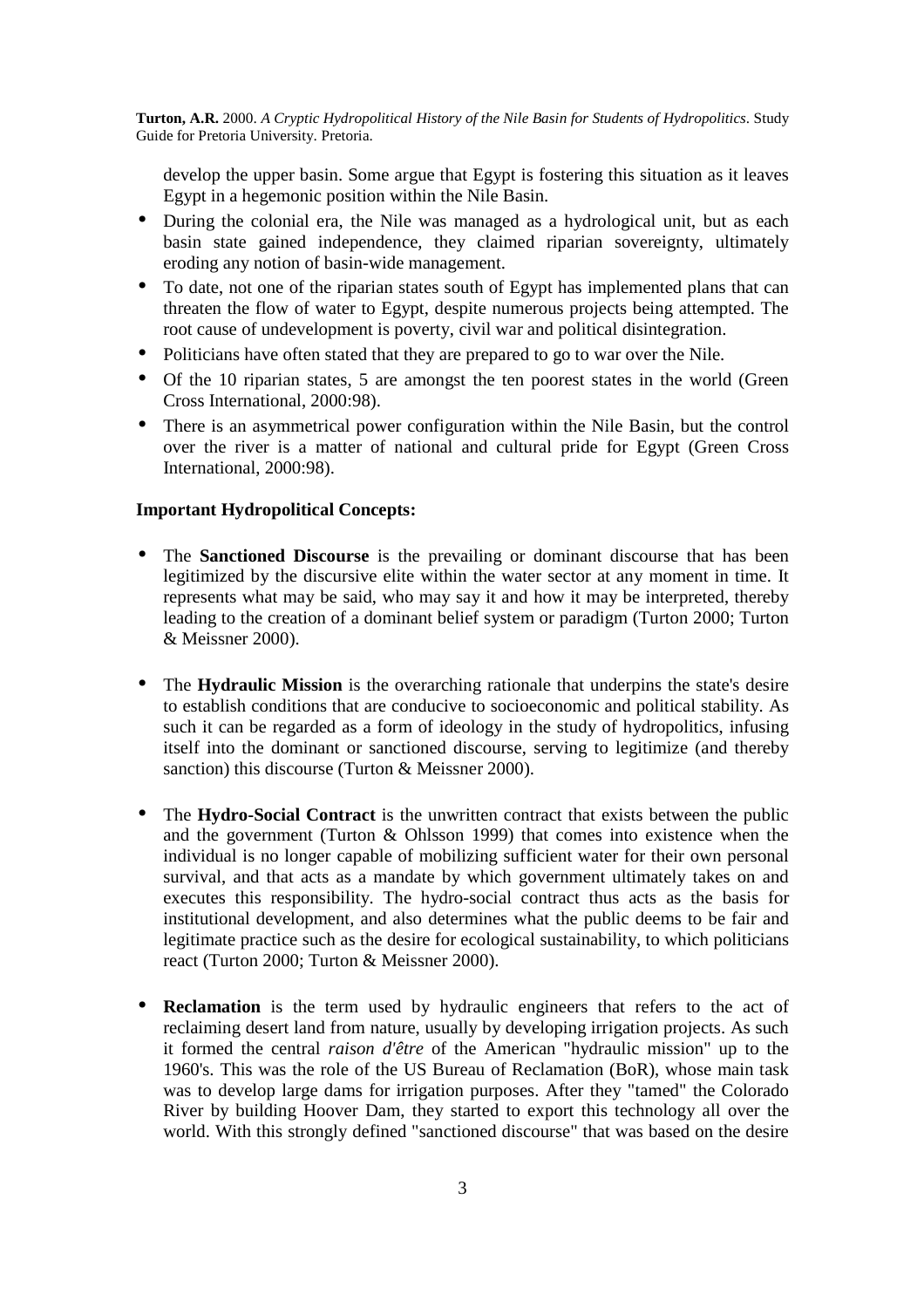to control nature, a number of similar projects were spawned all over the world. Kariba, Cahora Bassa and Gariep Dam are examples in Southern Africa. These dams all sought, in some form or other, to control nature and reclaim land that nature had dictated was otherwise unsuitable for the purpose that man wanted to use it for. This rationalization has now changed with the toppling of Floyd Dominy as the BoR Chief. This change has also been reflected worldwide, but on some parts of the planet there are still vestiges of this burning desire to control nature and reclaim land from it.

## **Crude Indication of Hydropolitical Risk:**

- Turkmenistan relies on 98% exogenous water.
- Egypt relies on 97% exogenous water.
- Botswana relies on 94% exogenous water.

## **Some Basic Statistics:**

- Egypt is 98% desert with 2.3 million hectares of irrigated land. All agriculture is irrigated, making Egypt extremely vulnerable.
- Egyptian population grows by approximately 1 million people every 8 months.
- Nile is the world's longest river, stretching over 6,800 km with 9 riparian states (Rwanda, Burundi, DRC, Tanzania, Kenya, Uganda, Ethiopia, Sudan and Egypt).
- Ethiopia is of critical importance as it provides 86% of the total Nile flow. In hydropolitical terms, there is a balance of power situation with Ethiopia and Sudan acting as major variables against Egypt. Ethiopia was in the American sphere of influence under Haile Selassie, but under the Soviet sphere in the post-Selassie era.
- Annual flow of the Nile is 84 bcm as measured at Aswan during the first 60 years of the 1900's, but the means standard variation was 20 bcm for the same period (Waterbury, 1979:87).

### **TIME SEQUENCE OF HYDROPOLITICALLY RELEVANT EVENTS**

## **Egyptian Colonial Period**  1891 - 1948

- 1891 With the colonial powers of Britain and Italy, Egypt, as the main user of the Nile, lays the foundation for securing unhindered access (Haftendorn, 2000:58).
- 1898 Military conflict ensues between Britain and France when a French expedition attempted to gain control of the headwaters of the White Nile. While the parties ultimately negotiated a settlement to the dispute, the incident has been characterized as having "dramatized Egypt's vulnerable dependence on the Nile and fixed the attitude of Egyptian policy-makers ever since" (Moorhead, 1960 as cited by Gleick, 1998:128).
- 1902 Old Aswan Dam was built in Egypt (Waterbury, 1979:94).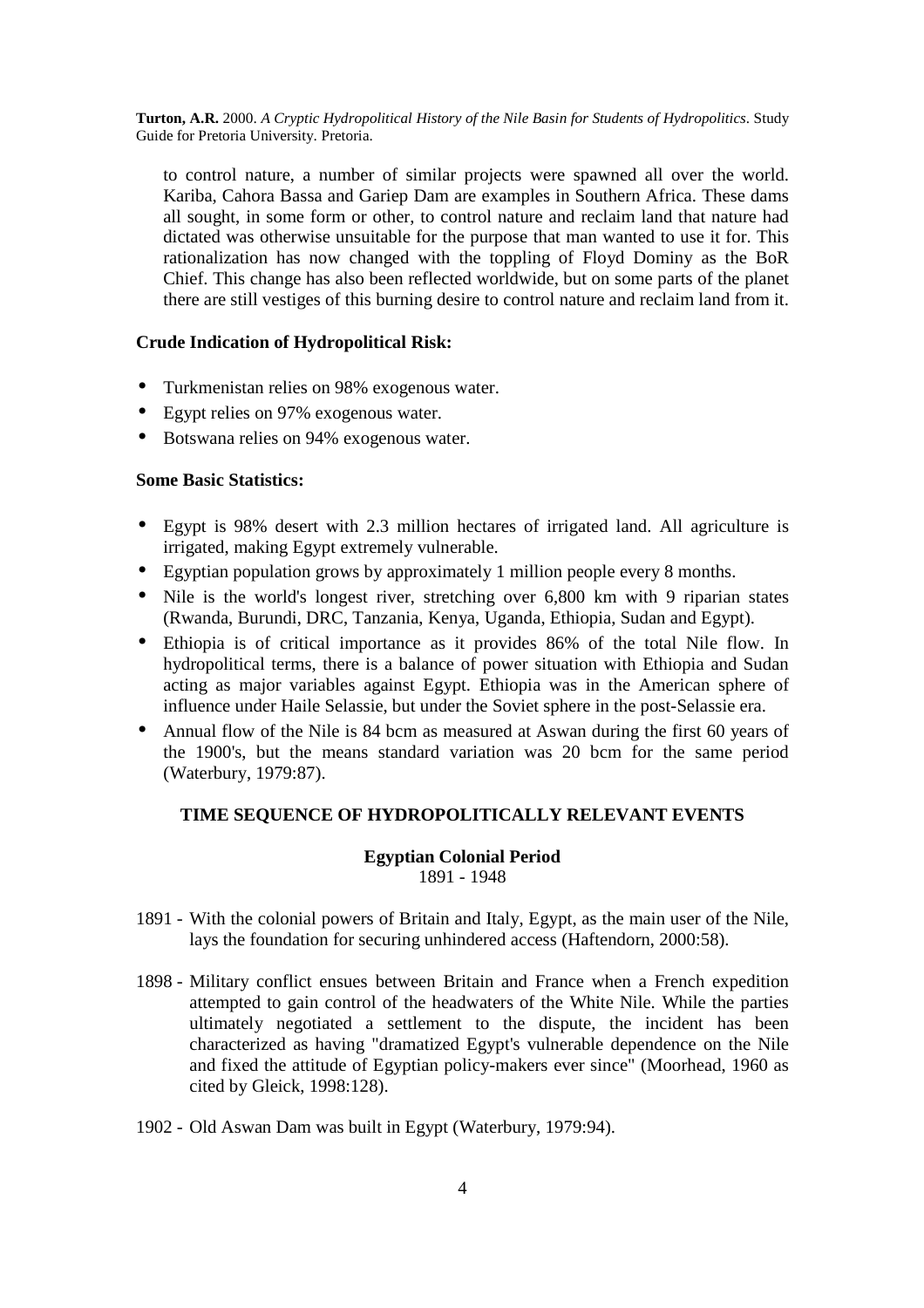- 1902 Egypt consolidates its claim to the Nile Waters (Haftendorn, 2000:58).
- 1912 Adrien Daninos, a visionary Greco-Egyptian engineer, tried to convince the Egyptian regime to electrify the Old Aswan Dam in order to stimulate industry. His ideas were turned down (Waterbury, 1979:100). It is possible that this was the result of the belief in Britain that Egypt must not be allowed to become industrially competitive.

#### **1922** - **Egypt gets independence** from Britain.

- 1929 Sennar Dam completed on the Blue Nile in Sudan 350 km upstream of Khartoum with a capacity of .9 bcm and a surface area of 160 square kilometers (Waterbury, 1976:88).
- **1929 Nile Waters Agreement** between Egypt, Sudan and the British colonies/protectorates in East Africa. Belgium colonies are not signatories to this (Zaire, Rwanda and Burundi). This agreement creates historic legal rights, with Egypt assuming full rights to the entire natural dry season flow of the Nile, relegating Sudan's use to the water that it can store from the end of the seasonal flood. No reference is made to any rights for East African states.
- 1929 The 1929 Nile Agreement between the British representing the Sudan, Kenya, Tanganyika and Uganda - and the Egyptian Governments confirmed the importance of Egypt's right of access to the Nile. Egypt gets 48 cubic km of the flow and full access to the spring flood, while the Sudan only has a claim to 4 cubic km of the river flow (Haftendorn, 2000:58).
- 1932 Egyptians agree to the construction of the Jebel Auliya Dam, 40 km upstream of Khartoum on the White Nile (Waterbury, 1979:92).
- 1933 -Third raising of the Old Aswan Dam in Egypt with a capacity of 5.3 bcm (Waterbury, 1979:88). This was part of the Century Storage Scheme (Waterbury, 1979:94). It had a limited hydroelectric capacity, all of which was consumed subsequently at the Kima Fertilizer Company at Aswan (Waterbury, 1979:147).
- 1934 The silt discharge at the Delta begins to shift the tectonic and erosive balance. This is probably the result of the raising of the wall and the associated entrapment of silt (Waterbury, 1979:135).
- 1935 Agreement is reached between Egypt and Sudan on the construction of a barrage at Lake Tana. The Italian invasion of Ethiopia precluded an accord with Ethiopia, the party most involved (Waterbury, 1979:93).
- 1937 Completion of the Jebel Auliya Dam on the White Nile in Sudan with a storage capacity of 3.5 bcm and a surface area of 600 square kilometers (Waterbury,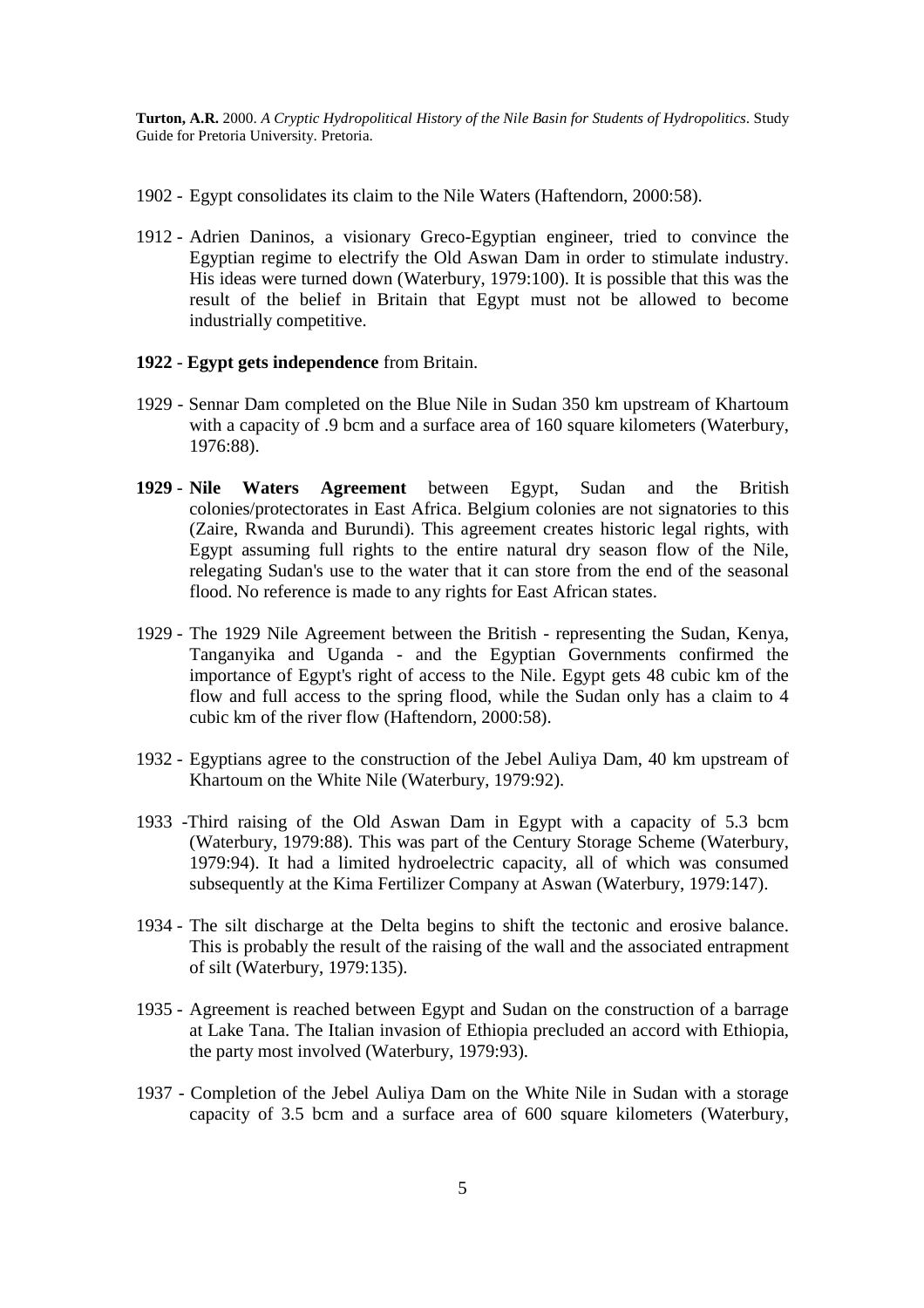1979:88). This gave water to Egypt when Sudan was drawing on the water from Sennar Dam on the Blue Nile.

- 30s Based on tests that were done in four Egyptian territories in which perennial irrigation had been introduced, bilharzia (schistosomiasis) infection had risen from 7% to 58% of the population in those areas. This rapid increase in infection was ascribed to three facts: (1) perennial irrigation had reduced the fallow season during which the snail host previously died; (2) the increased surface area under irrigation meant larger pools of stagnant water; (3) the amount of time that *felahhin* (peasants) were in the water was increased (Waterbury, 1979:146).
- **1946 Equatorial Nile Project launched**, involving the dredging of the Jonglei Canal in Sudan. Approximately 34 bcm or 40% of the total Nile flow (50% of the water that flows through the Sudd wetland) is lost to evaporation, so the Jonglei Canal seeks to "conserve" this water by reducing the surface area. This has major ecological and social implications for the nomadic pasturalists (Mandari, Dinka, Nuer & Shiluk) in the region. The total surface area of the Sudd wetland is between 5-6 thousand square kilometers, losing around 14 BCM or 50% of the flow of the Behr el-Jebel, and on average 40 bcm of the total flow of both the main White Nile tributaries (Behr el-Ghazal and Sobat) (Waterbury, 1979:89). This negates the effect of the storage at the Owen Falls Dam.
- 1946 High flow cycle of the Nile (Waterbury, 1979:87).
- 1946 Sudan initiates a special Jonglei Investigation Team to devise counter-proposals which were finally presented in 1954 (Waterbury, 1979:92).
- 1946 The now independent Ethiopians failed to reach an agreement on Lake Tana, putting an end to Egyptian and Sudanese plans (Waterbury, 1979:93). This laid the foundation for the subsequent rationale of the Aswan High Dam.
- **1948 Start of the Owen Falls Dam** at the exit of Lake Victoria (Waterbury, 1979:89). Egypt paid 1 million pounds Sterling to raise the dam 1 metre higher in order to achieve greater storage.
- **1948 Adrien Daninos and a colleague conceive of the Aswan High Dam** (Waterbury, 1979:100), but the plans are rejected by the Egyptian regime. The plans were rejected on engineering grounds, because of the high evaporative losses that would occur. In addition to this, the silt that would be trapped would result in downstream scouring and bank erosion. The Century Storage Scheme is officially endorsed instead (Waterbury, 1979:101). This involved a series of impoundments at Lake Victoria, which would be used as a major over-year storage reservoir (Waterbury, 1979:89) along with many other smaller dams and reservoirs, some of which already existed. With a surface area of 67,000 square kilometers and being the second largest lake in the world (after Superior), raising the level by 1 metre would create an additional storage for 67 bcm or 80% of the annual Nile's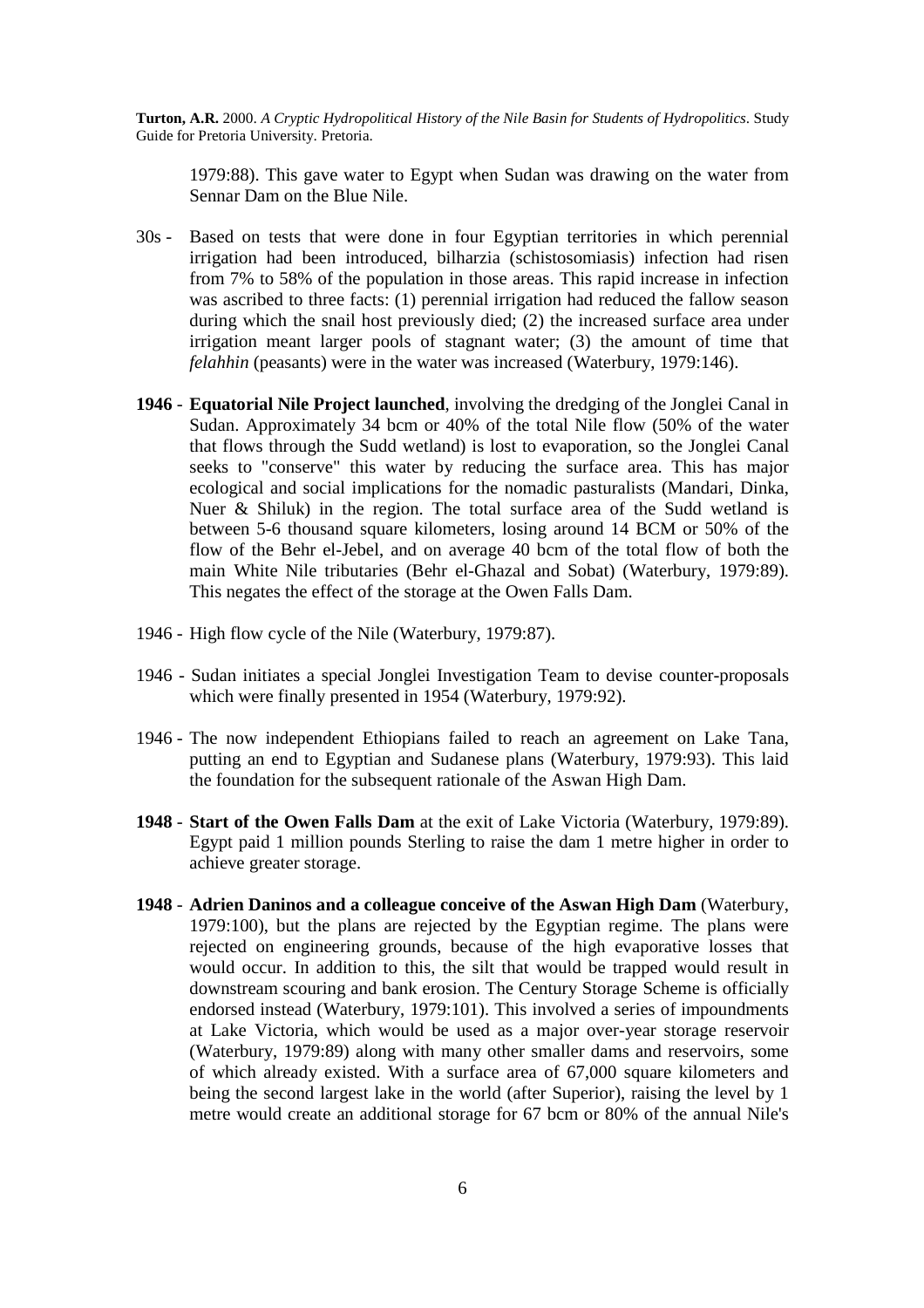entire discharge. Supplementing this storage would be Lake Idi Amin and Lake Tana on the Blue Nile. Lakes Kioga and Albert would operate in tandem with Lakes Idi Amin and Victoria to regulate the discharge into the Victoria Nile and Behr el-Jebel River.

**1948** - **First Arab-Israeli War**. USA, Britain and France impose an arms embargo on all belligerents (Waterbury, 1979:104).

## **Bilateral Period**

1952 - 1959

- **1952 Nasser comes to power in Egypt**. The Egyptian Revolutionary Command Council (RCC) consisting of Nasser and 11 other middle ranking co-conspirators had strong political ideals. Whilst there were no strong ideologues or doctrinaire revolutionaries, they were bound by one thing - an overriding concern for Egypt's independence in all spheres (political, military and economic). It was their belief that the previous regime had criminally neglected to secure these goals, tolerating sham independence from Britain (Waterbury, 1979:98). The RCC thus sought a spectacular project to turn this ideal into reality. Adrien Daninos, having had his past plans rejected by the former Egyptian regime, presented the idea of the Aswan High Dam to the RCC (Waterbury, 1979:100). Within 2 months of coming to power, the visionary "High Dam Covenant" was born and the Century Storage Scheme was officially shelved (Waterbury, 1979:96). There is no evidence that suggests that the RCC ever gave the High Dam issue any thought before coming to power. The whole scheme was therefore never thought out in great detail, and the project became political rather than hydrological from that moment on. It sought to be daring, thrusting Egypt into the vanguard of modern hydraulic engineering (Waterbury, 1979:99). After completion it would become a highly visible and fitting monument. A by-product would be the over-year storage of water that would ensure Egyptian independence once and for all. In one blow, the problems of the classic downstream state would be reversed. The fact that some of the upstream riparians were still under British control (Sudan, Uganda and Kenya) made it all the more imperative for the RCC to treat the Century Storage Scheme with great caution.
- **1952 Germany announces its intention to pay Israel 1 billion DM**. The Arab states immediately denounce this as direct aid to a hostile state (Waterbury, 1979:102). Two German companies - Hochtief and Dortmund Union - are awarded the contract and they commence work in November 1952.
- 1953 A special committee was constituted by the RCC and attached to the National Production Council to oversee the Aswan High Dam Project (Waterbury, 1979:101). The IBRD was approached for funding, agreeing to finance only \$200,000 worth of engineering feasibility studies. Egypt reached a separate agreement with Germany to fund the same study. Leverage for this was Germany's stated intention to pay 1 billion DM to Israel as compensation for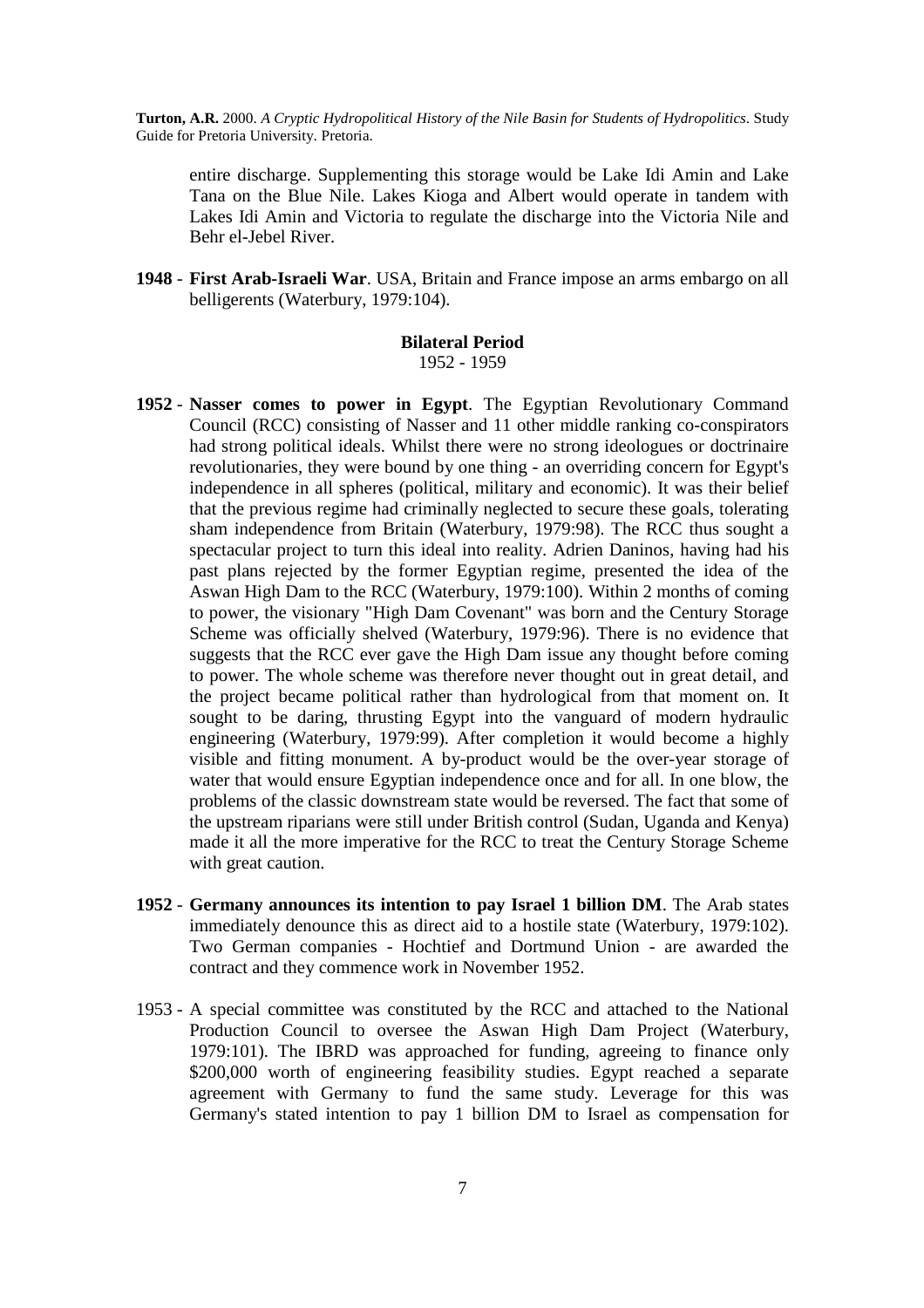Jewish suffering during the Holocaust (Waterbury, 1979:102). This tames the hostility of the Arab states towards Germany.

- 1954 Owen Falls Dam completed, providing 150 MW of hydroelectric power to Uganda. Survey of the Sudd wetland by the Jonglei Investigation Team indicates that a population of 700,000 pasturalists with over 1 million cattle would be affected by the Jonglei Diversion (Waterbury, 1979:90).
- 1954 Egyptian Ministry of Public Works approves of the German design for a claycore, rock-fill dam 6.5 km upstream of the Old Aswan Dam (Waterbury, 1979:102). The World Bank rejects the recommendations of the German consultants and undertakes its own study of the project.
- 1954 Plans for Aswan Dam clash with Sudanese plans for Roseires Dam (Hultin 1995).
- **1954 Tensions mount between Egypt and Sudan**. Sudan declares the 1929 Agreement void (Hultin 1995).
- 1955 Egypt awards the contract to review all design and specifications of the Aswan High Dam to a British company - Sir Alexander Gibb (Waterbury, 1979:102). The lack of an agreement with Sudan now became a stumbling block to implementing the Aswan High Dam. Egypt approached the World Bank for funding. The World Bank was positive about large dam projects at the time, but it was not autonomous however, having to take the foreign policy objectives of its major depositors into consideration. This invariably drew the funding request into the ambit of American Arab-Israeli concerns (Waterbury, 1979:103).
- **1955** Dr. Abd al-Aziz Ahmad, a prominent Egyptian engineer, was opposed to the construction of the Aswan High Dam as conceived by Adrien Daninos on technical grounds. **Ahmad presented these views in two technical papers that he submitted to the British Institute of Civil Engineers**. This was fatal because (a) it challenged the High Dam Covenant, and (b) it amounted to airing household matters in the home ground of the former colonial master. The submission of these papers also coincided with the renege on Western funding and the Suez Crisis. Ahmad was branded a traitor to Egypt. He was awarded the State Prize for Outstanding Achievement, but this was overturned by senior politicians and he did not receive the award. He died in 1967 in absolute disgrace (Waterbury, 1979:121). This is evidence of the power of the sanctioned discourse, or in this case the High Dam Covenant. To challenge it with reason can ultimately mean losing your life or career. It is important for students of hydropolitics to grasp the relevance of this factor as it is repeated in many other case studies.
- **1955**  David Ben-Gurion, Israeli Minister of Defense, orders a **surprise attack on an Egyptian army outpost in the Gaza Strip** stating that Egypt was harboring Palestinian guerillas. The Gaza Raid was an Israeli success, but it delivered a stinging humiliation to Nasser and the RCC. Due to the existence of an American,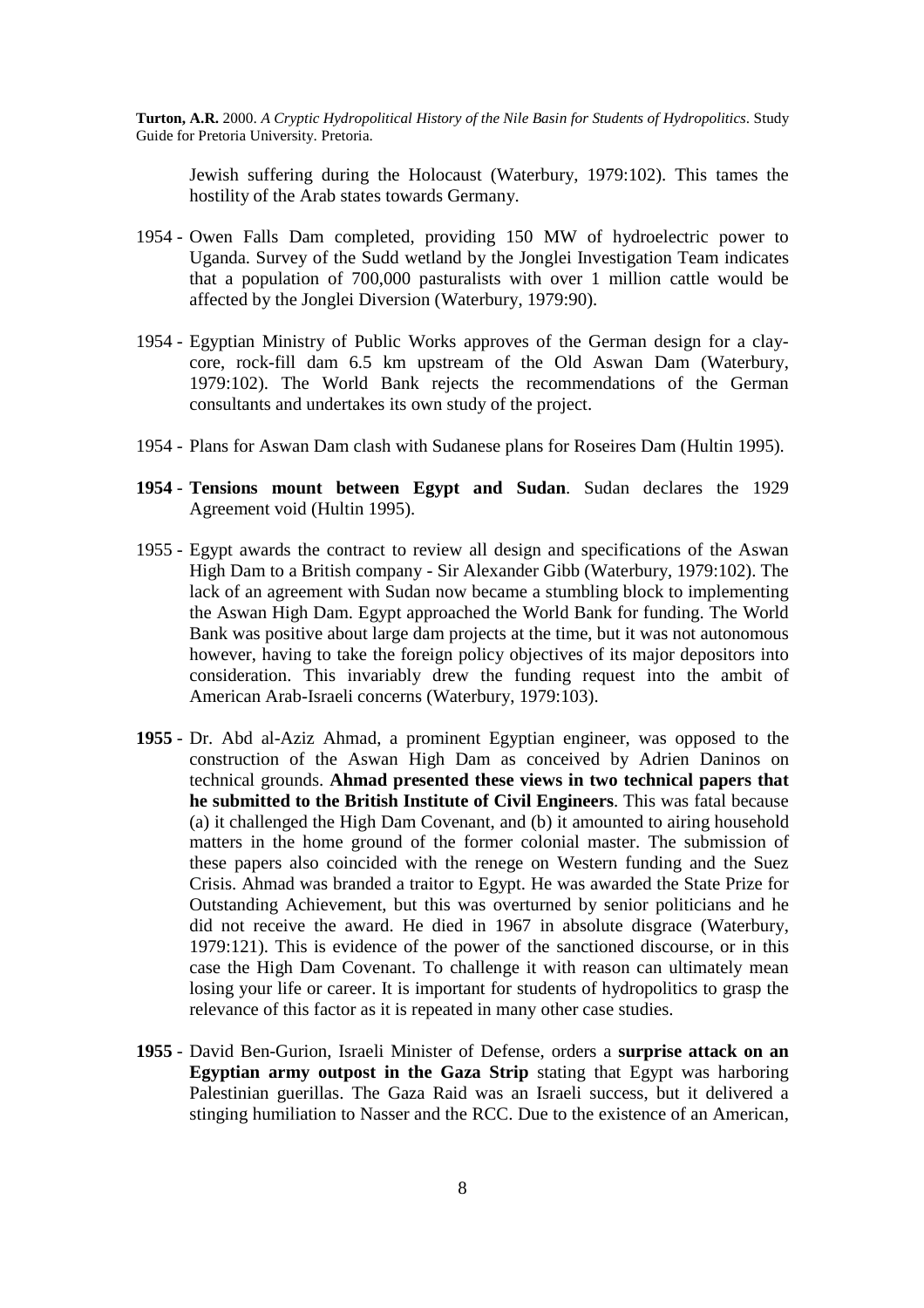British and French arms embargo, Nasser turns to the USSR as a supplier of weapons (Waterbury, 1979:104). Egypt purchases \$ 80 million worth of arms from the USSR, with Czechoslovakia as the supplier. This was the first time that Soviet arms had entered the Arab world. This made the Americans respond initially by seeking a highly visible project to act as a symbol of American involvement in the region. Both John Foster Dulles (US Secretary of State) and Anthony Eden (British Prime Minister) concur on this. The Soviet Ambassador in Cairo expresses Russia's interest in financing the project (Waterbury, 1979:104). This speeds up the process, with Britain, the USA and the World Bank agreeing to fund the foreign exchange component of the project. The total estimated cost at that time was \$1.3 billion, with \$400 million being needed in foreign exchange. The World Bank agrees to provide \$ 200 million at 5.5% interest, while the USA and Britain promise grants of \$70 million towards the first stage of construction, with the understanding that a further \$130 million would be forthcoming later on (Waterbury, 1979:105). One stipulation was that no cash disbursement would be made before an agreement had been reached with Sudan. Nasser sensed that this overall package would be used as a lever to make peace with Israel and to curb Egypt's newfound nationalist dreams.

1956 - World Bank gives the go ahead for funding, but states that open bidding is required for all contracts. Egypt is unhappy about this as they want to award the contract to Hochtief and Dortmund Union in order to speed up delivery of the project (Waterbury, 1979:104). Enthusiasm for financing the project begins to wane in the West. Some role-players began calling for an International Nile Waters Authority to force Egyptian into collective arrangements. American cotton growers opposed the funding as it would increase competition and the Zionist lobby began to pressurize the US Government (Waterbury, 1979:106). The Nile Valley thus started to become the focal point of the Cold War (Waterbury, 1979:107). Both the US and British Governments withdrew their support for funding. Dulles announces that "We believe that anybody who builds the High Dam will earn the hatred of the Egyptian people, because the [financial] burden will be so crushing". Nasser responds by stating that "this is not simply the withdrawal of an offer; it is an attack on the regime and an invitation to the people of Egypt to bring it down" (Waterbury, 1979:107). One week later Nasser nationalizes the Sues Canal Company and places Engineer Mahmud Yunis in charge, stating that the foreign exchange revenue from the Suez will be used to defray the costs of the High Dam. The Suez Crisis happens. This leads to tension between Britain and Egypt over the repatriation of 70,000 British troops stationed in the Suez Canal Zone (Waterbury, 1979:103). Britain exerts pressure on the World Bank regarding funding for the Aswan High Dam, stating that Western aid should only be considered after an accord had been reached over the Suez issue By June 1956 all British troops had been safely evacuated, but by then the damage had been done. Egyptian assets were frozen, so the revenue from the Suez Canal was used to pay for the war instead of the dam.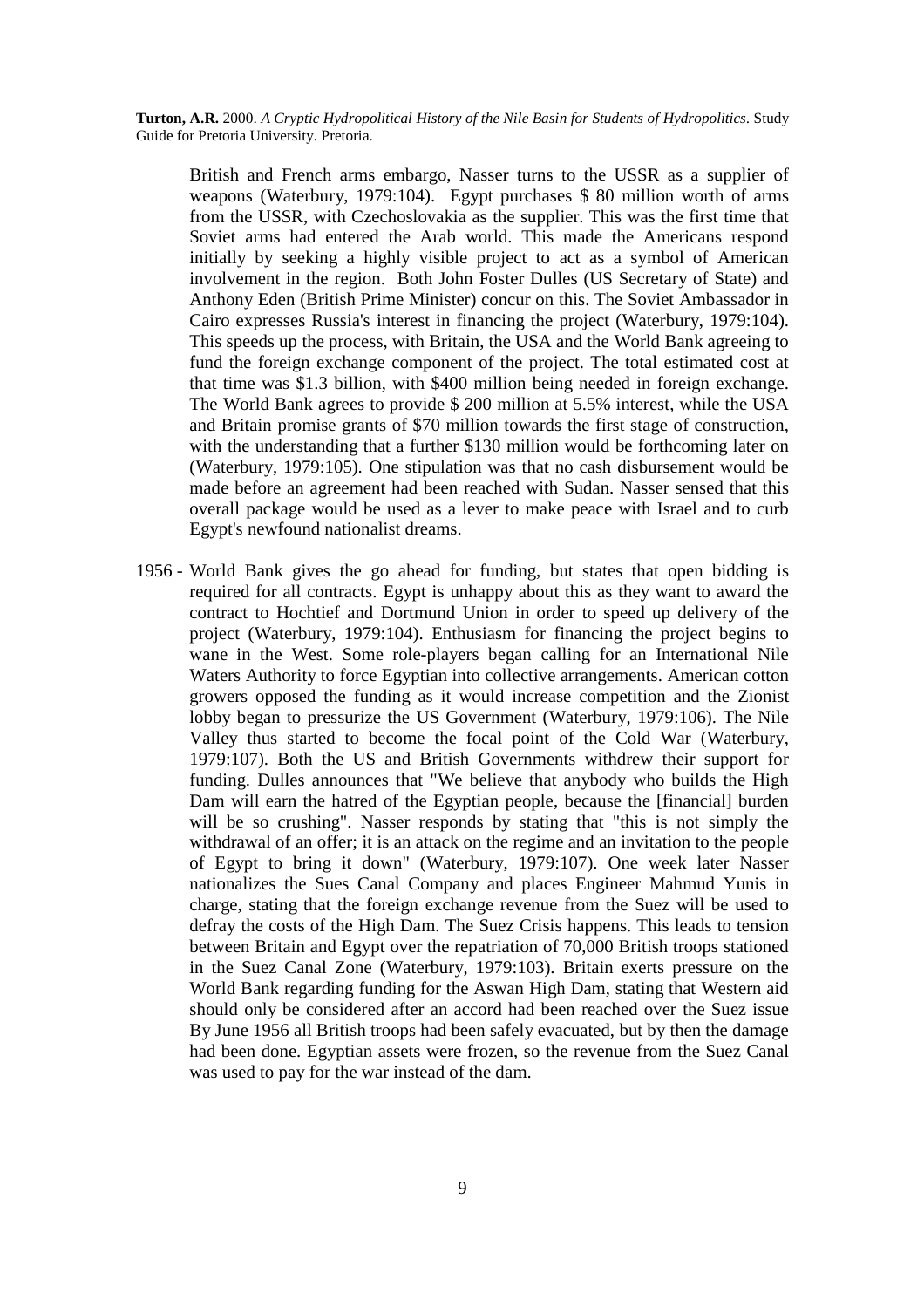- **1956 Ethiopia asserts their right to use the waters of the Blue Nile** for the development of their own people (Hultin 1995).
- **1956 Sudanese independence escalates hostilities with Egypt**. Sudan announces its intention to assert her sovereign rights over the Blue Nile (Hultin 1995).
- **1956 Nasser makes a speech** stating that "Egypt's very survival depends on the \$1.3 billion Aswan High Dam project. … President Nasser [stated] that if the Western proposal were properly revised, he would give categorical assurances against Soviet bloc participation in the High Dam project" (Waterbury, 1979:98).
- 1957 Ali Fahty, Professor of Irrigation at Alexandria University and former Supervisor of the Old Aswan reservoir, wrote a memo to Nasser alerting him to the dangers of silt entrapment in the Aswan High Dam (Waterbury, 1979:126-7). Nasser appointed a technical committee that dismissed these claims as being excessive.
- 1958 British *Report on the Nile Valley Plan* sees the whole basin being managed as an integral unit. This is the culmination of 50 years of hydrological studies by British consultants. Egyptians dismiss this plan (Hultin 1995).
- 1958 Egypt unites with Syria and the United Arab Republic was born (Waterbury, 1979:108).
- **1958** Pending negotiations over the Nile, **Egypt sends a military expedition into the disputed territory between Egypt and Sudan**. Tensions finally ease with the collapse of the Sudanese government by means of military coup (Postel, 1999:136; Hultin 1995).
- 1958 Egypt mounted an unsuccessful military expedition into disputed Nile riparian territories. Tensions eased when a pro-Egyptian government was elected in Sudan and the Nile Waters Agreement was signed (Wolf, 1998:256).
- 1958 Egypt sends an unsuccessful military expedition into disputed territory amidst pending negotiations over the Nile waters. A general election takes place in Sudan. The Egyptians vote on Sudan-Egypt unification. The Nile Water Treaty is signed when a pro-Egyptian government is elected in Sudan (Gleick, 1998:129).
- **1958** Krushchev announces the **USSR willingness to advance a credit** of \$ 100 million for the Aswan High Dam. This rekindled the dying Western interest in the project (Waterbury, 1979:109).
- 1958 The benefits of the Aswan High Dam were listed as follows (Waterbury, 1979:118):
	- To expand Egypt's cultivated area through land reclamation by 1.2 million feddans.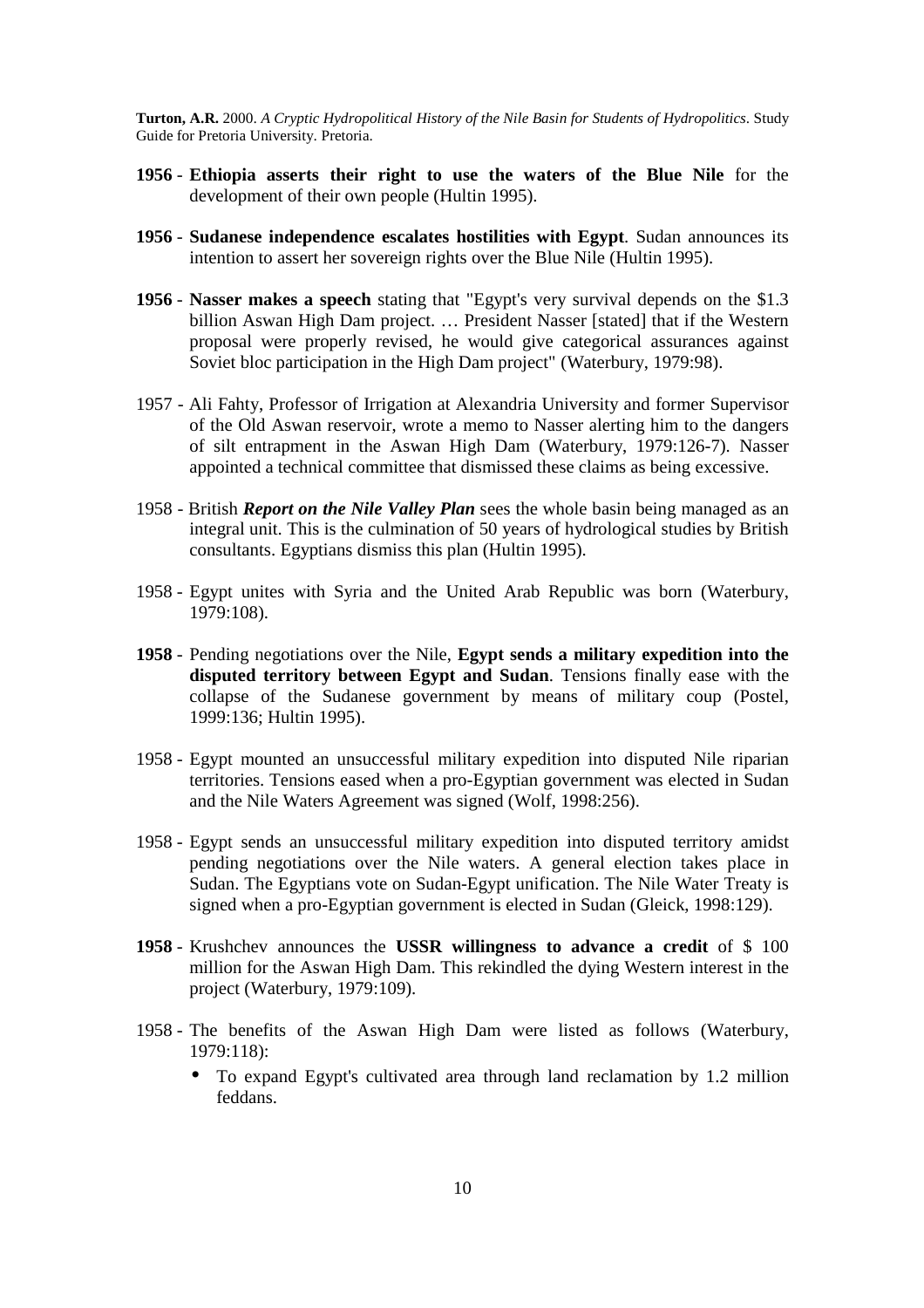- To convert 800,000 feddans of basin irrigated land in Upper Egypt to perennial irrigation.
- To expand the area under summer rice cultivation to 1 million feddans.
- To improve cultivation in the Delta by lowering the river level and hence improving drainage.
- To protect the country against the danger of high floods.
- To improve year-round navigation conditions.
- To generate hydroelectric power of 10 billion kWh per annum with major implications for industrialization.
- To improve the economic efficiency of the Old Aswan Dam power station by allowing year-round operation.
- To provide Sudan with enough additional water to increase its cultivated area threefold.
- **1959 Bilateral Agreement on the Full Utilization of the Nile Waters between Egypt**  and Sudan. Total flow of the Nile into the Aswan High dam consists of 84 bcm, which is distributed as follows: Egypt gets 55.5 bcm, Sudan gets 18.5 bcm, with the remaining 10 bcm being lost to evaporation and seepage (Postel, 1999:141). No other riparian state is mentioned or recognized. Wording of agreement is based on the legal concept of "prior appropriation".
- 1959 Nasser reviewed land reclamation efforts since 1952 and was dismayed to find that only 50,000 feddans were in the initial stages of reclamation (Waterbury, 1979:137). He demanded that at least 100,000 feddans per year must be reclaimed in readiness for the water that the Aswan High Dam would yield. Horizontal expansion thus became Egypt's top priority. There was no concern at this stage with vertical reclamation.

#### **Upper Basin Post-Colonial Period** 1960 - 1964

- 1960 Zaire gets independence from Belgium.
- 1960 Somalia gets independence from UN.
- 1960 Eritrea becomes a province of Ethiopia and civil war breaks out. The Eritrean War of Secession lasts for 30 years.
- **1960 Egypt signs a funding agreement with USSR** for \$120 million for the second stage of the High Dam project (Waterbury, 1979:109). Construction on the Aswan High Dam commences, but with the Hochtief and Dortmund Union designs being altered to make the project cheaper. Prior to this, all Nile storage was seasonal in nature. The High Dam was an attempt to store the flood over successive years (Waterbury, 1979:88).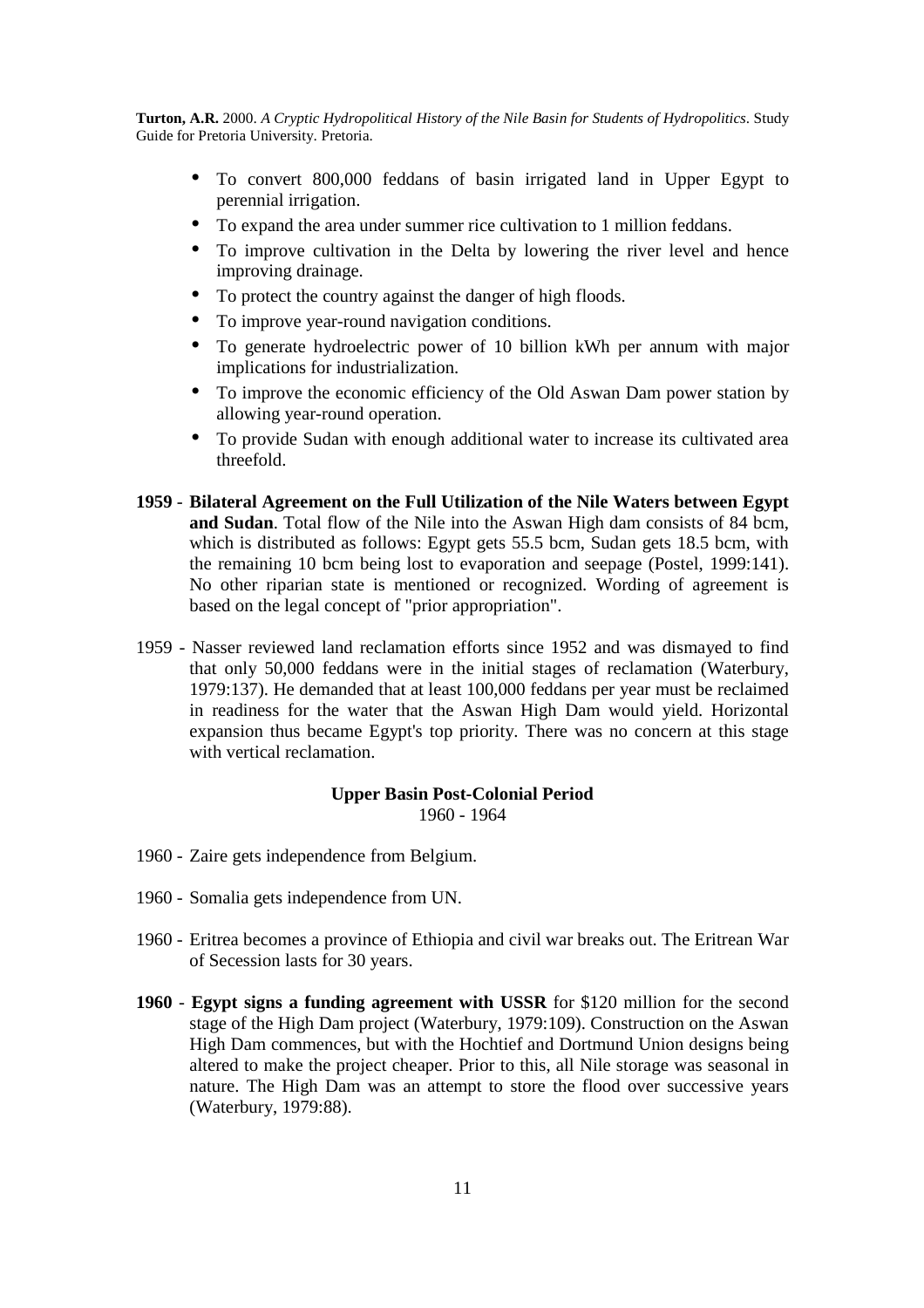- 1960 Egypt's five year agricultural plan is launched with an emphasis on horizontal reclamation. No mention is made of vertical reclamation (Waterbury, 1979:137).
- 1961 United Arab Republic between Egypt and Syria dissolves (Waterbury, 1979:108)

### **1961** - **Tanzania gets independence from Britain**.

**Nyerere Doctrine**: "Former colonial countries had no role in the formulation and conclusion of treaties made during the colonial era, and therefore they must not be assumed to automatically succeed to those treaties" (Collins, 1990; Hultin, 1995; Ohlsson, 1995:33).

- **1962 Tanganyika Government** informs Great Britain, Egypt and Sudan of its position citing the Nyerere Doctrine and **rejects the 1929 Agreement**. Egypt announces that it still regards the 1929 Agreement as being valid (Hultin 1995).
- 1962 Burundi and Rwanda get their independence from UN. Uganda gets its independence from Britain.
- 1962 Studies of the seepage losses of the Aswan High Dam that were being conducted by Claire Sterling suggested alarmingly that seepage losses were infinite, and the dam may not fill for 200 years. Sterling reported that "Lake Nasser is losing more than a third of the water flowing into it, 30 bcm yearly. Downstream, the Egyptians are getting nearly 10 bcm less than they used to, 53.7 bcm instead of 63 bcm" (Waterbury, 1979:124).
- 1962 Egypt's sardine catch was 12,500 tonnes (Waterbury, 1979:146).
- **1963 Kenya gets independence and immediately invokes the Nyerere Doctrine**, rejecting the 1929 Agreement. (Uganda rejects the 1929 Agreement but does not cite the Nyerere Doctrine. Zaire, Rwanda and Burundi were never bound to this as they were under Belgium rule at the time).
- 1963 Between 1963 and 1964, border skirmishes between Somalia and Ethiopia erupted over territories in the Ogaden Desert, which included some critical water (and oil) resources. Several hundred deaths occurred before the cease-fire (Postel, 1999:136). One element of this was the fact that the 1948 boundary had left Somali nomads under Ethiopian rule (Wolf, 1998:256; Gleick, 1998:129).
- 60's USA supports Emperor Haile Selassie in Ethiopia, and the Bureau of Reclamation jointly develop an Ethiopian Master Plan for 29 irrigation and hydro-electric projects on the Blue Nile. This will store a total of 50 bcm per annum, almost equal to the total annual flow of the Nile, and would reduce the total streamflow by 4-8 bcm per annum. Total irrigated land in Ethiopia would equal 17% of all irrigated land in Egypt (Hultin 1995).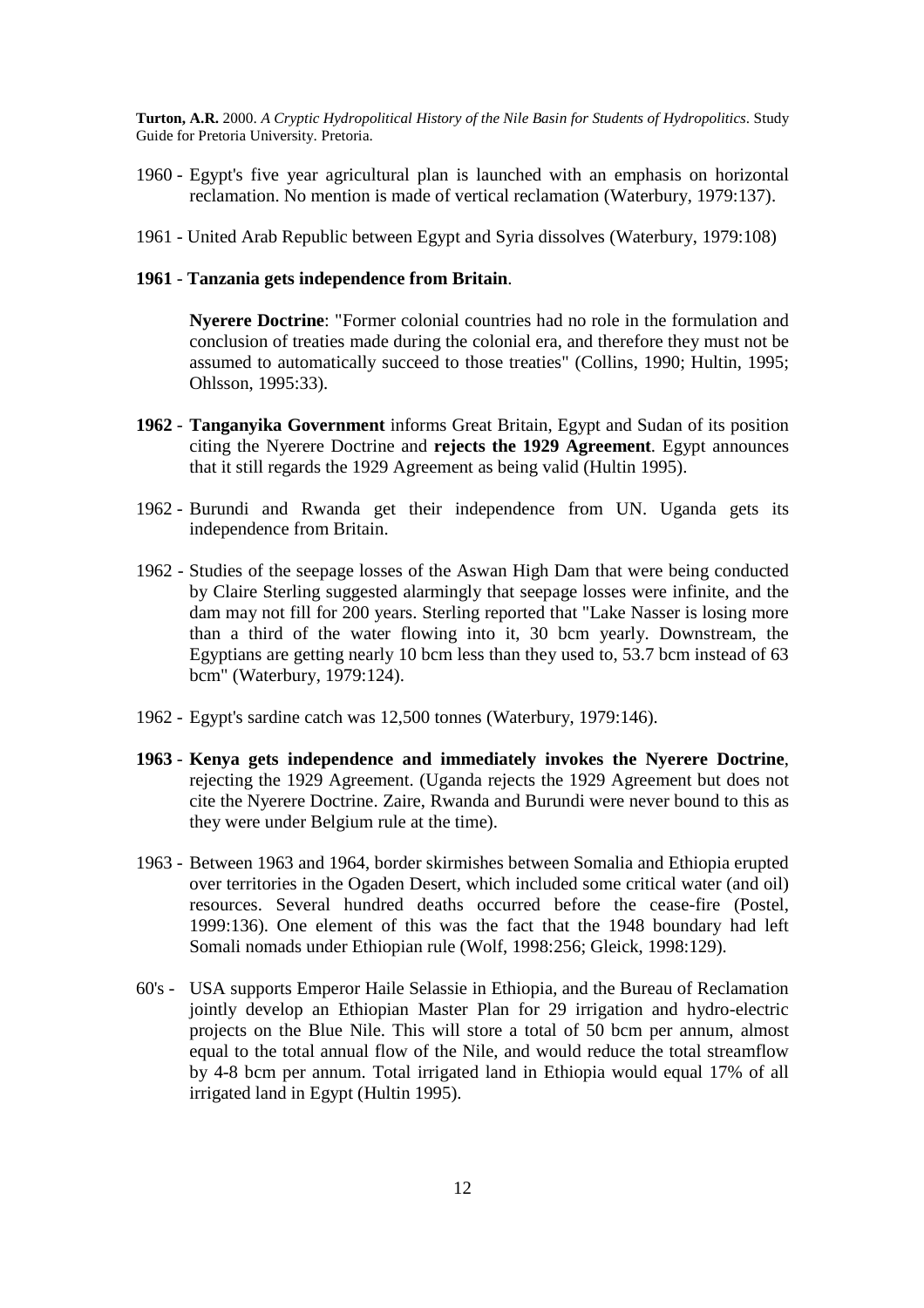#### **Early High Dam Period** 1964 - 1975

- **1964** At the **first closure of the Aswan High Dam Site**, President Nasser makes his famous speech on 14 May. "Here are joined the political, social, national and military battles of the Egyptian people, welded together like the gigantic mass of rock that has blocked the course of the ancient Nile. Its waters now spill into the largest lake shaped by human kind and which will be an everlasting source of prosperity" (Waterbury, 1979:98). Present at the closure was Nikita Krushchev (Waterbury, 1979:109).
- 1964 Egyptian brick production, using silt that the river deposited annually, is around 1 billion bricks per year (Waterbury, 1979:131).
- 1964 FAO survey covers 14 million feddans of irrigated land in Egypt. Of the area surveyed, a little over 2 million feddans were designated as suitable for reclamation. A subsequent USAID survey indicates that 70% of reclaimed land was on Class IV soil, and 25% was on Class III soil, with the remaining land being on Class II soils. Soil Classes III and IV have severe crop production limitations. Class IV soils require special treatment to obtain moderate yields at high cost (Waterbury, 1979:139). This sobering reality is a stark contrast to the optimistic yields that the High Dam Covenant promised originally.
- 1965 During the Egyptian Presidential elections, the crowds started chanting the slogan "Nasser, Nasser, we come to salute you; after the Dam our land will be paradise. Nasser, Nasser, our beloved, next time [lead us] to Tel Aviv" (Waterbury, 1979:116). The High Dam Covenant was deeply entrenched in the overall Egyptian political psyche. So deep in fact that it causes engineers and scientists to collectively overlook any signs of soil infertility as a side effect of the Dam. The High Dam Covenant is defined as "a psychological state born of political and other circumstances which has cloaked the project from its very inception" (Waterbury, 1979:116).
- 1965 Bilharzia (schistosomiasis) infection stands at 40% of the entire Egyptian population (Waterbury, 1979:146). This disease is associated with slow flowing water.
- 1966 Roseires Dam was completed in Sudan 620 km upstream of Khartoum initially with World Bank and German funding. It was finally paid entirely by the Sudanese Government (Waterbury, 1979:94). This had a storage capacity of 3.0 bcm and a surface area of 290 square kilometers (Waterbury, 1979:88).
- 1966 Completion of the Khashm al-Girba Dam at Atbara in Sudan with a storage capacity of 1.2 bcm and a surface area of 150 square kilometers (Waterbury, 1979:88).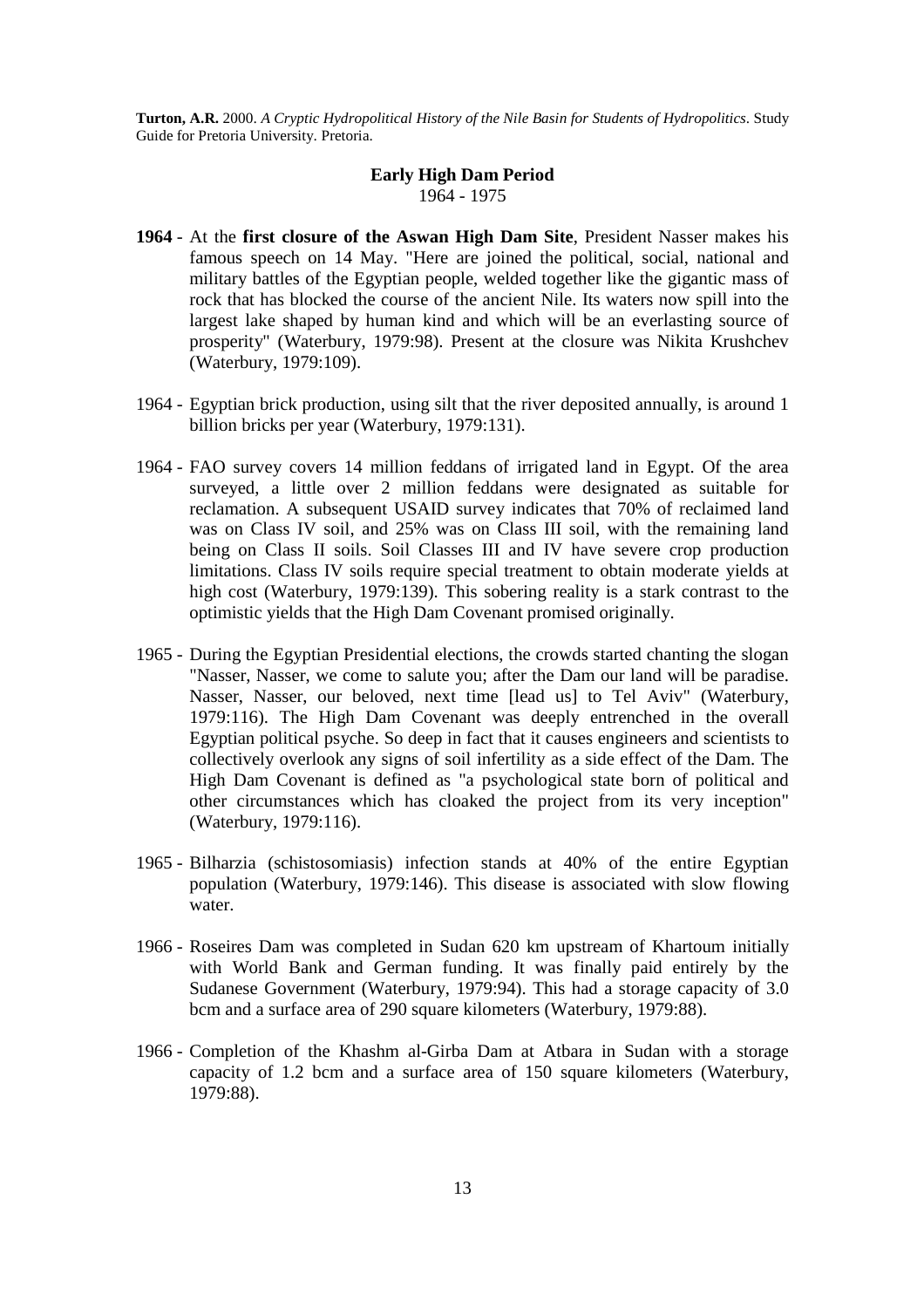- 1966 The fish production from Lake Burullus, one of the northern lakes in the Delta region, was 60,000 tonnes (Waterbury, 1979:145). This is an important wetland area that receives the majority of the drainage from various farmlands.
- 1966 A study claimed that on average the High Dam power station would generate 5.7 billion kWh a year (Waterbury, 1979:149).
- 1967 Egyptian brick production fell by a third of the 1964 level, due to the entrapment of silt behind the Aswan High Dam (Waterbury, 1979:131). This leads brickmakers to start buying topsoil from peasants, with the price of topsoil rapidly rising. The economic implications were that a peasant could make 100 Egyptian Pounds net from his crops on 1 feddan, whereas he could sell the topsoil to the depth of 1 metre, which would bring him 800 Egyptian Pounds per feddan. The designers and builders of the dam did not anticipate this major side effect.
- 1967 The freshwater fish catch is 781 tonnes (Waterbury, 1979:146). Believers in the High Dam Covenant say that this will increase to offset the loss in saltwater production.
- 1969 World Bank funding is secured to start introducing covered drainage tiles to the irrigated fields in Egypt. Only 200,000 feddans are drained. At the projected rate, by the year 2000 1.4 million feddans in Upper Egypt, and 2.5 million feddans in the Delta should be drained (Waterbury, 1979:134).
- 1969 Studies show that in the Delta area, design of the field delivery system was based on a 10-day watering cycle. The soil is too permeable to retain water for that long however. This means that plant roots are too dry for long periods, and the excessive initial volumes that are delivered causes the water table to rise. A study showed that the water table rose at a rate of 4 metres per year from 1969-72. The unwanted result of this is that underground water flow was now reversed, with new lands draining into the Nile after traversing lower-lying older lands. This has also meant that the water level has risen in some parts to the root zone, waterlogging fields. This in turn mobilizes dissolved salts and carried them to low lying lands. This groundwater now has a salinity level of 3,000 ppm (compared with 300 ppm at Cairo) and is returned into the river (Waterbury, 1979:141-2).
- 1970 Muhammad Hassanein Heikal, one of Nasser's closest confidants, predicts that Egypt's cultivated surface area would be 9 million feddans: 6 million already cultivated plus 2 million from reclamation projects using the Nile Water, and 1 million using artesian water in the Western Desert. In reality, cultivated acreage was closer to 5.9 million feddans (Waterbury, 1979:137). This is a typical hydropolitical phenomenon, with the benefits from irrigation almost always being overestimated. An element of this is the impact of the sanctioned discourse or "High Dam Covenant" which does not allow for objective reasoning. Any person bringing news or information of under-performance, is branded as being antinationalistic or a traitor to the cause. Another concept used for this is the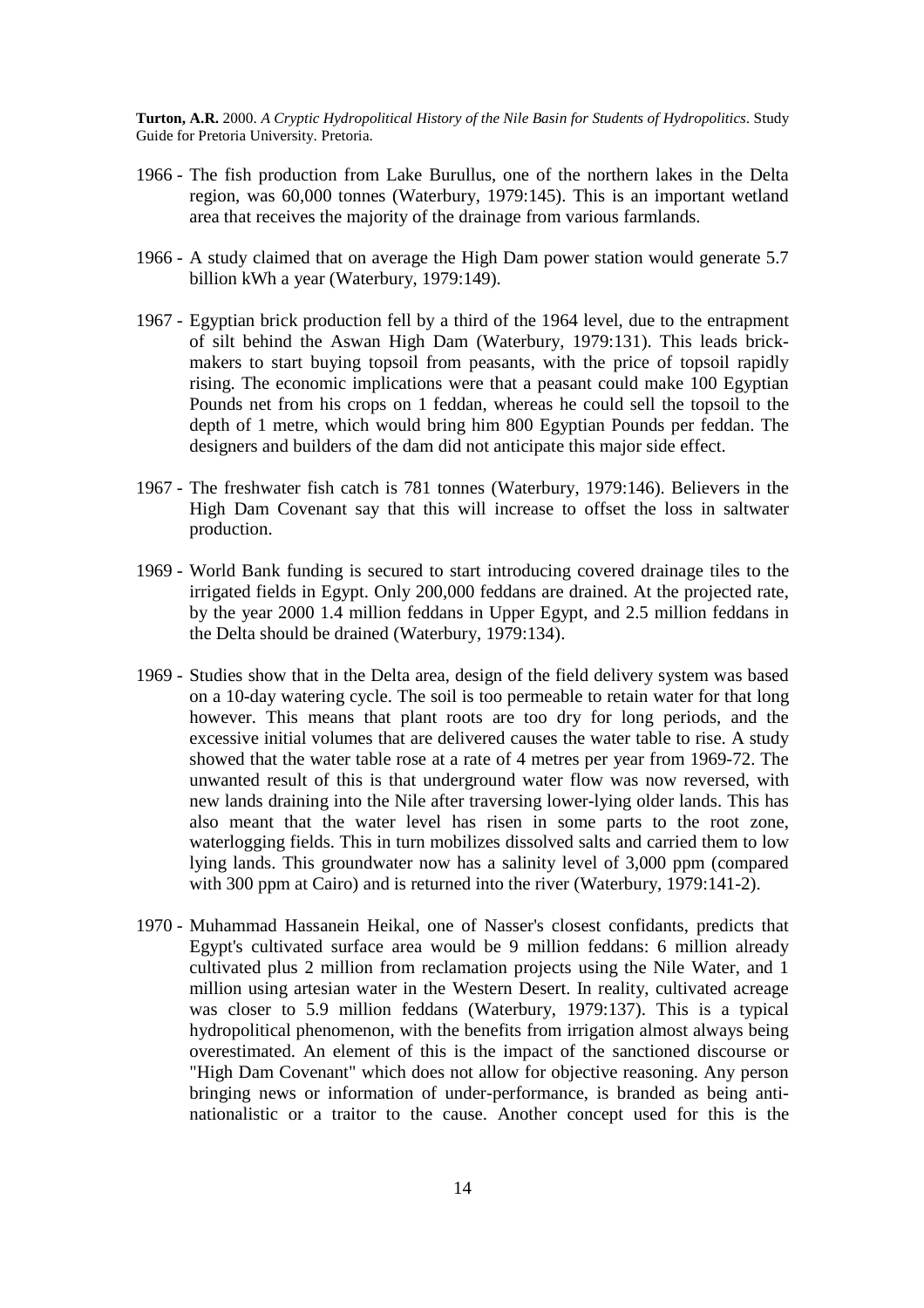"hydraulic mission". Mark Reisner (1993) refers to this when presenting the hydropolitical history of the American West.

- 1970 Nasser dies without seeing the completion of Aswan High Dam and is succeeded by Anwar Sadat (Hultin 1995).
- **1970 The death of Nasser ushers in a new hydropolitical era** based on two processes. Firstly, the negative side effects of the High Dam were becoming manifest. Secondly, new evidence that the Nasser "pyramid" might be the cause of Egypt's economic problems added fuel to the fire. The 1950's critics of the dam, once chastised and accused of engaging in anti Egyptian activities, now became quasi-cult heroes (Waterbury, 1979:117). This resulted in the politicization of the dam's side effects.
- 1970 Egypt's total fish production was 100,000 tonnes annually during the 1960s, of which 25,000 tonnes were taken from the sea. Half of the 25,000 tonnes consisted of sardines, while the remaining 75,000 tonnes were taken from the Red Sea, the Delta Lakes and the Nile River (Waterbury, 1979:146).
- 1971 Egypt's sardine catch has dropped from 12,500 tonnes in 1962 to 1,500 tonnes in 1971 (Waterbury, 1979:146). Defenders of the High Dam argue that lost production will be replaced by increased fish production in Lake Nasser. This is a typical hydropolitical issue as dam builders almost always argue that their structures will increase fishery and tourist activities.
- **1971 Soviet-Egyptian Friendship Treaty is signed** (Waterbury, 1979:113).
- **1971 Completion of Aswan High Dam** with a storage capacity of 164 bcm and a surface area of 4,000 square kilometers (Waterbury, 1979:88). This could theoretically store 2 average floods. The completed dam was 1 km wide at the base, with a crest height of 111 metres. The length of the crest was 3,6 km and was 40 metres wide (Waterbury, 1979:111). At the opening ceremony, Sadat's official speech castigated the USA by saying that "America's broken promise [of 1956] is neither the first nor will it be the last. And Soviet support in building the High Dam is neither the first nor will it be the last, for it is an expression of aspirations for freedom and peace for peoples eager for them and who resist colonialist exploitation and imperial subjugation. America's broken promise is but one link in an unending chain that leaves us no alternative but to believe it represents a political plan designed to thwart the aspirations of the Arab people. … For each of America's broken promises - O my brethren - there is a Soviet promise fulfilled or on its way to fulfillment; in every sphere of hope and work; in industry, in land reclamation, in electrification, in armaments, in training, in unconditional and unlimited diplomatic support. For the Soviet Union is confident that its stance is one of defense of liberty and defense of peace" (Waterbury, 1979:113).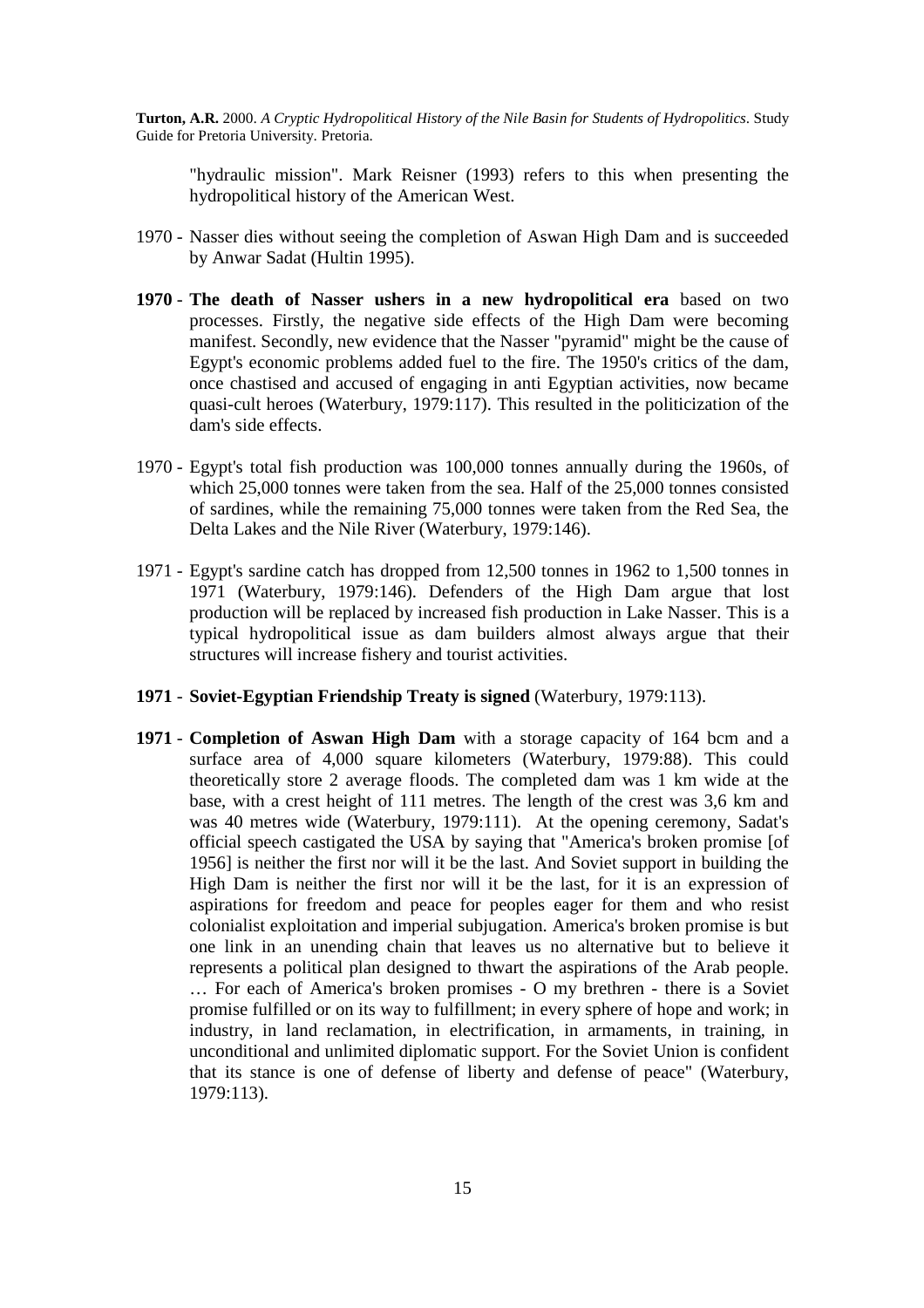- 1971 Official Egyptian figures on the performance of the Aswan High Dam show annual losses of 11.4 bcm, with 9.4 bcm being attributed to evaporation and the remaining 2 bcm being ascribed to seepage. This seems implausible against the figures that were released by Taher Abu Wafa and Aziz Hanna Labib (senior officials in the High Dam Authority) which show a vertical seepage loss of 48 bcm in the first 8 year period until the substrate was saturated, followed by 6 bcm thereafter. In addition to this, 1 bcm losses were taking place horizontally. Thus according to these two officials, in recent years one would anticipate at least 5 bcm seepage loss over and above the evaporation losses (Waterbury, 1979:125). Thus the official loss figures were being underreported by around 14.4 bcm (9.4 bcm "official" evaporation loss and 5 bcm seepage loss). In sum, more than half of Egypt's incremental gain from the construction of the Aswan High Dam will be lost in storage (Waterbury, 1979:125).
- 1971 Hydroelectric power station completed at the Aswan High Dam with an installed capacity of 10 billion kWh annually from 12 Russian turbines. This ignored the fact that both head and flow rates varied. These in turn are governed by other factors, the most important of which is matching the competing needs of electricity generation and irrigation. The bottom line is that rate of release and available head are not synonymous. E.G. It is practice to minimize water release in January and February when agricultural demands are low so that drainage and irrigation canals can be cleared and maintained. This lasts for 40 days with daily releases down to 85-90 mcm. This means that the turbines cannot function at capacity, and with industrial demands high, this period has been reduced to 21 days during which 3bcm are released to satisfy nonagricultural demands. With the releases being determined largely by the agricultural sector, the level of electricity generation is often insufficient, although the installed capacity exists. The tradeoff between the two is highly complex (Waterbury, 1979:147-9). As a result, the most power that both the Old Aswan Dam and the Aswan High Dam generate together is 9 billion kWh, of which the Old Dam's share is 2 billion. A 1966 study claimed that on average the High Dam power station would generate 5.7 billion kWh a year (Waterbury, 1979:149).
- **1972 Sadat purged his regime of those closest to the USSR**, expelling all of the Soviet military advisors in July (Waterbury, 1979:113). The vagaries of Egyptian politics had again raised its head.
- 1972 The Nile River was in a low flow regime (Waterbury, 1979:151). The over-year storage of the High Dam was crucial to agricultural production.
- **1974 Ethiopian Emperor Haile Selassie is deposed** and the country becomes a republic under General Aman Andom who is subsequently executed by General Teferi Benti. This ends American influence in the area. The Ethiopian army undergoes vigorous 10-fold growth, ultimately becoming the largest in Sub Saharan Africa. Ethiopia starts purchasing arms to the value of 5.5 billion US\$, becoming the world's  $\tilde{8}^{th}$  largest recipient of Soviet arms.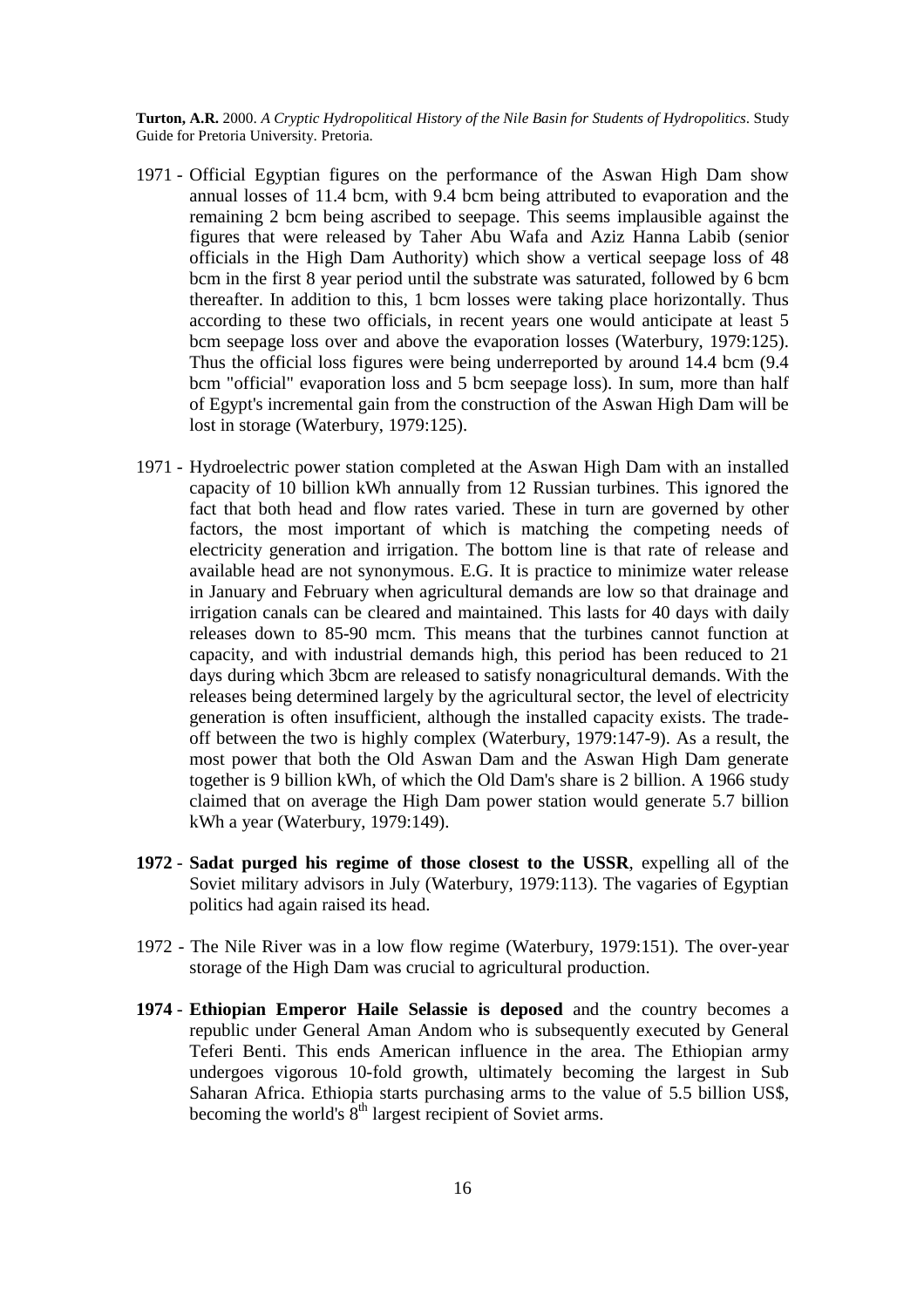- 1974 Water in the city of Cairo turned murky with an unpleasant smell to it. Investigation reveals that it is caused by eutrophication and associated phytoplankton and algae blooms in Lake Nasser. This had clogged the filtration system of the city (Waterbury, 1979:144).
- 1974 The electric power generated at Aswan High Dam reached 4.4 billion kWh which is less than half of the installed capacity, but slightly more than half of all electricity generated in Egypt (Waterbury, 1979:149).
- **1975 Lake Nasser reaches its full supply level** (FSL) in October for the first time, with a surface area of around 5,000 squared kilometers and a volume of 162 bcm, of which 30 bcm are dead storage and for receiving sediments, 90 bcm for live storage and 37 bcm for storing excess floods (Waterbury, 1979:112).
- **1975 The Specialized National Committee stated that "studies are now being made to estimate the overall erosion**, with the object of determining the protective structures to be erected all along the Nile from Aswan to the Delta barrages. The importance of protecting the barrages against erosion can hardly be exaggerated. The Council draws attention to the need to conclude all protective measures satisfactorily in good time, and to support these measures at every stage with a proper plan of researches and studies" (Waterbury, 1979:128).
- 1975 With the dam now full, and the effects of silt entrapment on downstream scouring, worries start to surface that if a second flood occurs in 1976, then large releases of high velocity silt-free water will result in major scouring downstream as the siltstarved river tries to gain equilibrium again (Waterbury, 1979:129). This raises the use of the Tushka Depression as the key to security against this particular calamity.
- 1975 Decision is made to use herbicides on 50,000 km of canals and drains to kill heavy concentrations of Water Hyacinth. This increased load of toxic agrichemical entered the water cycle as a result (Waterbury, 1979:144). This impacted later on the aquatic ecosystem functioning in the Delta area.
- 1975 Fish production in Lake Burullus in the Northern Delta had dropped to 14,000 tonnes. This is the result of deteriorating water quality, disturbed fish breeding cycles, periodic closure of sea inlets and attempts at reclaiming some of the lake for agricultural purposes (Waterbury, 1979:145). Production of freshwater fish in Lake Nasser has risen from 781 tonnes in 1967 to 15,000 tonnes in 1975. The problem is that freshwater fish do not shoal like seawater fish, so they are more difficult to catch. The fleet is primitive with no refrigeration, so the increased supply of freshwater fish does not offset the lost production of saltwater fish (Waterbury, 1979:146).

# **Post High Dam Period**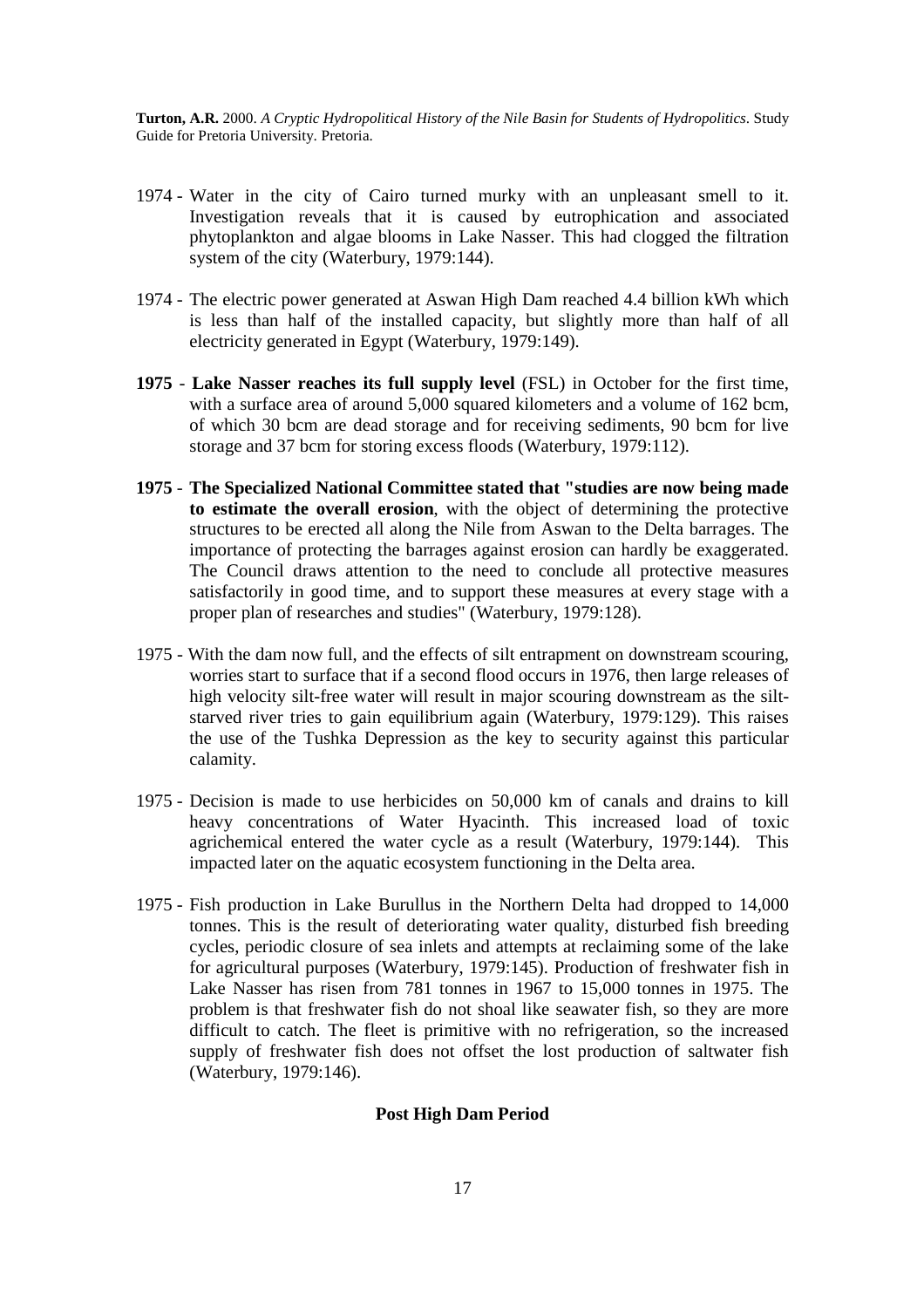#### 1976 - Present

- 1976 Sadat unilaterally abrogated the Soviet-Egyptian Friendship Treaty (Waterbury, 1979:113).
- **1976 Dr. Abd al-Aziz Ahmad was awarded the State Achievement Prize by the Academy of Scientific Research posthumously** (Waterbury, 1979:121). Most of the technical criticisms that Ahmad had raised in 1955 were by now clearly manifest and recognized by all civil engineers and aquatic ecologists. Central to Ahmad's argument were three crucial issues:
	- **Evaporative losses** from the Aswan High Dam, when taking wind velocity into consideration, would equal 40% of storage capacity or 4 bcm. This is relevant when the original calculation was that Egypt would gain an additional 7.5 bcm annually from the High Dam as agreed with Sudan. This meant that the gains were in fact much lower than originally anticipated (Waterbury, 1979:122).
	- **Seepage losses** were also under-estimated. For example, when the Old Aswan Dam was filled in 1902, the reservoir initially lost 120% of its capacity, declining over a 30-year period to about 9% of capacity. This was caused by the loose and porous nature of the underlying soils and rock. Ahmad assumed that the same would happen at the High Dam, and assuming the live storage capacity to be 100 bcm, he estimated that for at least 20 years total losses due to seepage and evaporation would be 124% of reservoir capacity. This was expected to stabilize at around 17% per annum after 30 years when the substrate reached saturation point (Waterbury, 1979:122).
	- **Changes in hydrostatic pressure** on the underground water table would change the overall water balance (Waterbury, 1979:122). What this means is that by building a dam which raises the water table above the prevailing level in geological areas that are characterized by fissures and permeable beds, one reverses the flow of groundwater. Under normal conditions, water flows from the ground to the river, but once a dam is built and the water level is increased, water now flows from the river into the ground, being channeled away in underground fissures and being lost to the overall water balance of the basin.
- 1976 A USAID report states that 4.2 million feddans were undergoing slight to severe effects from inadequate drainage, and unless something was done, all irrigated lands would be severely affected (Waterbury, 1979:133).
- 1976 The High Dam power station generated 6.6 billion kWh with an additional 2 billion kWh coming from the Old Aswan and nearly 5 billion kWh coming from thermal generators (Waterbury, 1979:149). The installed capacity is 10 billion kWh.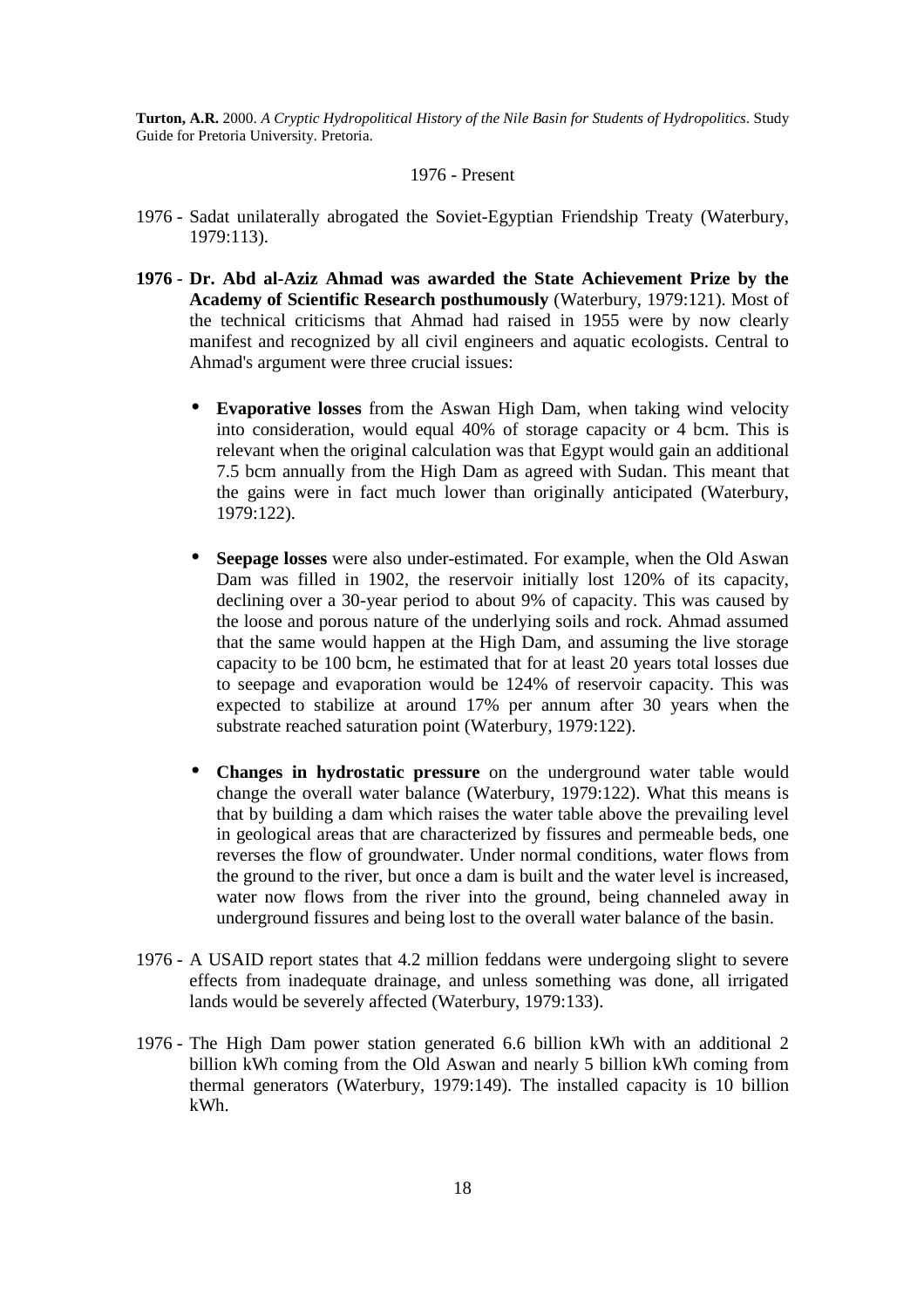- **1977**  At the **United Nations Water Conference at Mar del Plata** in Argentina, a report tabled by the Economic Commission for Africa sated that "the evaporation from Lake Nasser in Egypt represents about a quarter of the flow of the River Nile at Aswan" (Waterbury, 1979:123). Egypt compiled this data so it is being contested. Prevailing scientific belief in non-Egyptian circles is that the evaporative losses are higher at around 21 bcm. The 1959 Agreement allows for 10 bcm losses. The overall yield of the dam was thus grossly overestimated.
- 1977 Ethiopian purge and Lt-Col Mengistu Haile Mariam orders the execution of Gen. Benti.
- 1978 Egypt announces that repayment of all loans for the Aswan High Dam have been made (Waterbury, 1979:112). The final cost was three times greater than expected, but actual costs have never been made public and it is probable that in truth the full cost has still not been paid in 2000.
- 1978 The Egyptian Minister of Irrigation estimates that the total cost of field drains through to 1985 would cost twice as much as the cost of the Aswan High Dam itself (Waterbury, 1979:134). This is a common hydropolitical phenomenon, where the cost of drainage is seldom factored into the initial cost of building the dam, simply because it would then make the dam economically unviable.
- 1978 The five-year agricultural plan (1978-82) declared total outlays for the reclamation of 912,000 feddans from 1954-75 at 865 million Egyptian Pounds. The breakdown was LE 383 million for preparation, LE 340 million for initial cultivation, LE 141 million for drainage (vertical reclamation), resulting in an average cost of LE 950 per feddan. The same reclaimed land only contributed 3% of the total value of agricultural output, and this return does not cover annual operating expenses (Waterbury, 1979:139). The failure to account for the need of vertical reclamation is a typical hydropolitical issue. The sanctioned discourse usually discourages studies that include the cost of drainage too.
- 1978 Ethiopia's proposed construction of dams on the headwaters of the Blue Nile leads Egypt to repeatedly declare the vital importance of water (Gleick, 1998:129). (See Sadat's speech in 1979 and Boutros Ghali's speech in 1988).
- 1979 Anwar Sadat makes his speech saying, "the only matter that could take Egypt to war again is water" (Gleick, 1998:129).
- **70's Ali Fahty advocates the return of the annual flood on the Nile**. This would see the High Dam being bypassed by two main diversion canals for flood control purposes. Over-year storage would be transferred to the Equatorial Lakes. Siltation would restore soil fertility. This proposed return to the Century Storage Scheme would again make Egypt vulnerable to the whims of upstream riparians, and would also mean the loss of hydroelectricity on which Egyptian industry depends (Waterbury, 1979:134). The wheel has turned almost full circle, with the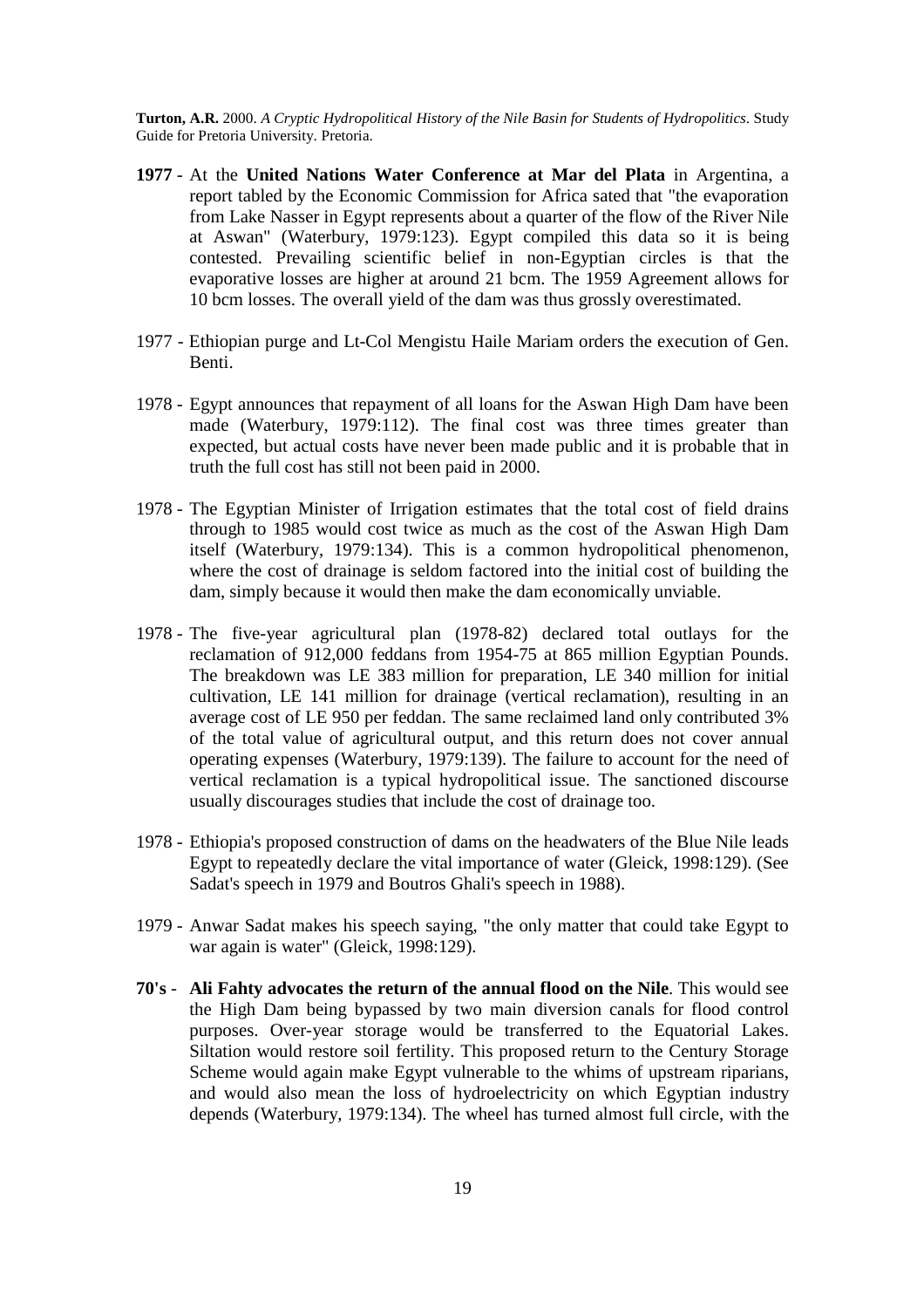engineering and technical problems being recognized, at least in some circles, and the whole viability of the politically-driven project being questioned for the first time.

- **1979 Egypt and Israel sign a formal peace agreement**. Anwar Sadat announces that "the only matter that could take Egypt to war again is water" (Hultin in Ohlsson, 1995). This becomes the origin of the "Water Wars Discourse" and is repeated often after this. **The "water wars" debate is officially born**.
- **1983 Jonglei project is stopped due to the civil war in Sudan** (Hultin 1995). It is never resumed, and in modern times would not be funded as wetland destruction is now strongly opposed by major donor agencies.
- **1984 Major famine in Ethiopia**. The military government announces plans to forcibly relocate 1.5 million people. The plan fails. In spite of this, the forced resettlement is later claimed as a national priority by the military government with forced resettlement peaking in the 1984/85 famine. This political concept is called "**garrison socialism**" (Hultin, 1995:41). This is an important concept for scholars to understand, as this is a major driving force of political instability for many decades.
- 1987 Ethiopia becomes a single party state under Mengistu Haile Mariam.
- 1988 Boutros Ghali makes a speech saying, "the next war in our region will be over the waters of the Nile, not politics" (Gleick, 1998:129).
- 1989 Ethiopian government abandons the resettlement policy with only 4% of the planned irrigation land being developed. Egypt becomes afraid of renewed plans to develop these irrigation lands and this aspect becomes part of the Egyptian security paradigm (Hultin 1995).
- 1990 From 1974 to 1990, Ethiopian military expenditure had risen to 10% of GNP, at a time when GNP/capita was US\$110, making it the world's poorest state (Hultin 1995).
- 1990 Boutros Ghali, in his capacity as the Egyptian Foreign Minister, says in a speech that "the national security of Egypt which is based on the waters of the Nile, is in the hands of other countries. ... The next war in the region will be over the waters of the Nile" (Hultin 1995). This gives the "water wars" debate a stronger impetus.
- 1990 Egypt announces that Israel is supporting an Ethiopian dam project on Lake Tana (Hultin 1995).
- **1990 The Horn of Africa becomes the region with the second largest refugee numbers in the world** after Afghanistan (Hultin 1995).
	- Ethiopia had 360,000 refugees from Somalia and 385,000 from Sudan.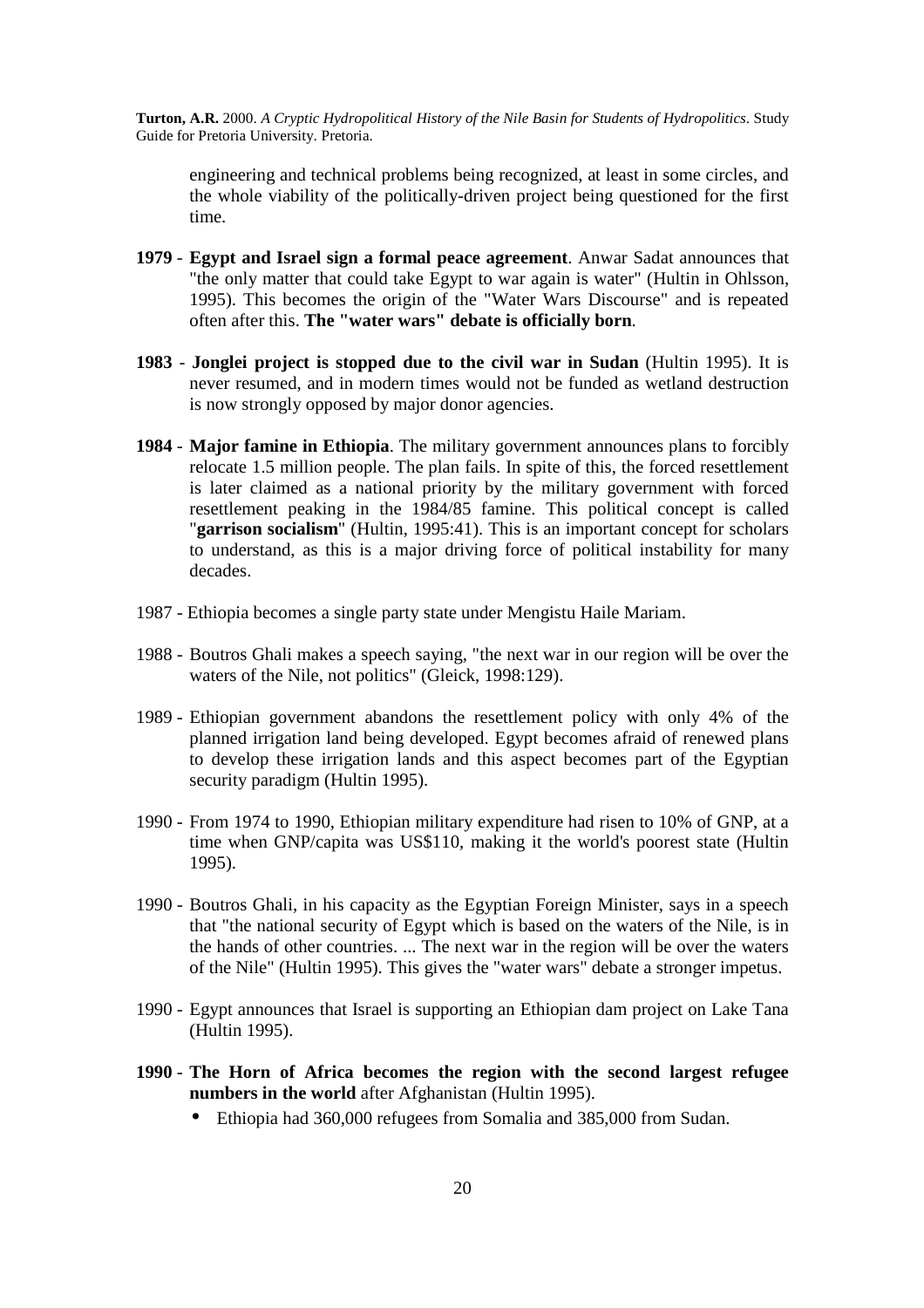- There were over 1 million refugees from Ethiopia in the neighboring states, with 700,000 alone in Eastern Sudan.
- Sudan had an additional 70,000 refugees from Chad as well as 240,000 refugees from Uganda.
- 1991 The Siyad Barre regime collapses in Sudan as the result of civil war and amidst widespread famine (Hultin 1995). Ali Mahdi Mohammed becomes President.
- 1991 The Mengistu Regime collapses in Ethiopia, partly as the result of massive military spending. The Ethiopian economy collapses after a series of famines and bouts of acute social instability. The Eritrean War stops. The rebel movement splits in Sudan. This heralds in an era of détente in Ethiopian-Sudanese relations (Hultin 1995).
- 1991 Gulf War means a reduction in hard currency flowing into the Horn of Africa from workers in the Gulf states (Hultin 1995).
- 1991 An agreement is signed between the Sudan and Ethiopia over the joint use of the Nile waters. The Ethiopian Government also announces that it has plans to construct a number of dams in the Ethiopian highlands. This triggers Egyptian fears that its access to the Nile could be in jeopardy (Haftendorn, 2000:59).
- 1992 The 10 riparian states meet to launch the Nile River Basic Action Plan (NRBAP). One of the elements of this is to establish a cooperative scheme for the management of the Nile (Green Cross International, 2000:98).
- **1993 Riparian States of the Upper Nile meet** to foster cooperation within the basin. This becomes an annual event (Hultin 1995).
- **1995 Sudan threatens to cut off the flow of Nile water to Egypt as tensions flare**. These are linked with the assassination attempt on President Mubarak while he was attending a meeting in Addis Ababa (Hultin 1995).
- 1995 The World Bank, in conjunction with the UNDP and the Canadian CIDA start working together with an International Advisory Group, senior officials from the riparian states and other donor agencies to give impetus to the NRBAP (Green Cross International, 2000:98). They draw their inspiration from third party success in the Indus Basin in the 1950s.
- **1997 All Nile Basin States seem keen to cooperate** in order to secure a US\$ 100 million loan. This shows the effect of a third party in hydropolitics (Hultin 1995).
- 1998 Ethiopia demands a re-examination of the 1959 Agreement at a meeting of the Nile Basin States that was held in Tanzania. The Ethiopian Foreign Minister announces the intention of constructing various dams and reservoirs within Ethiopia, citing better climatic and engineering-related criteria (lower evaporation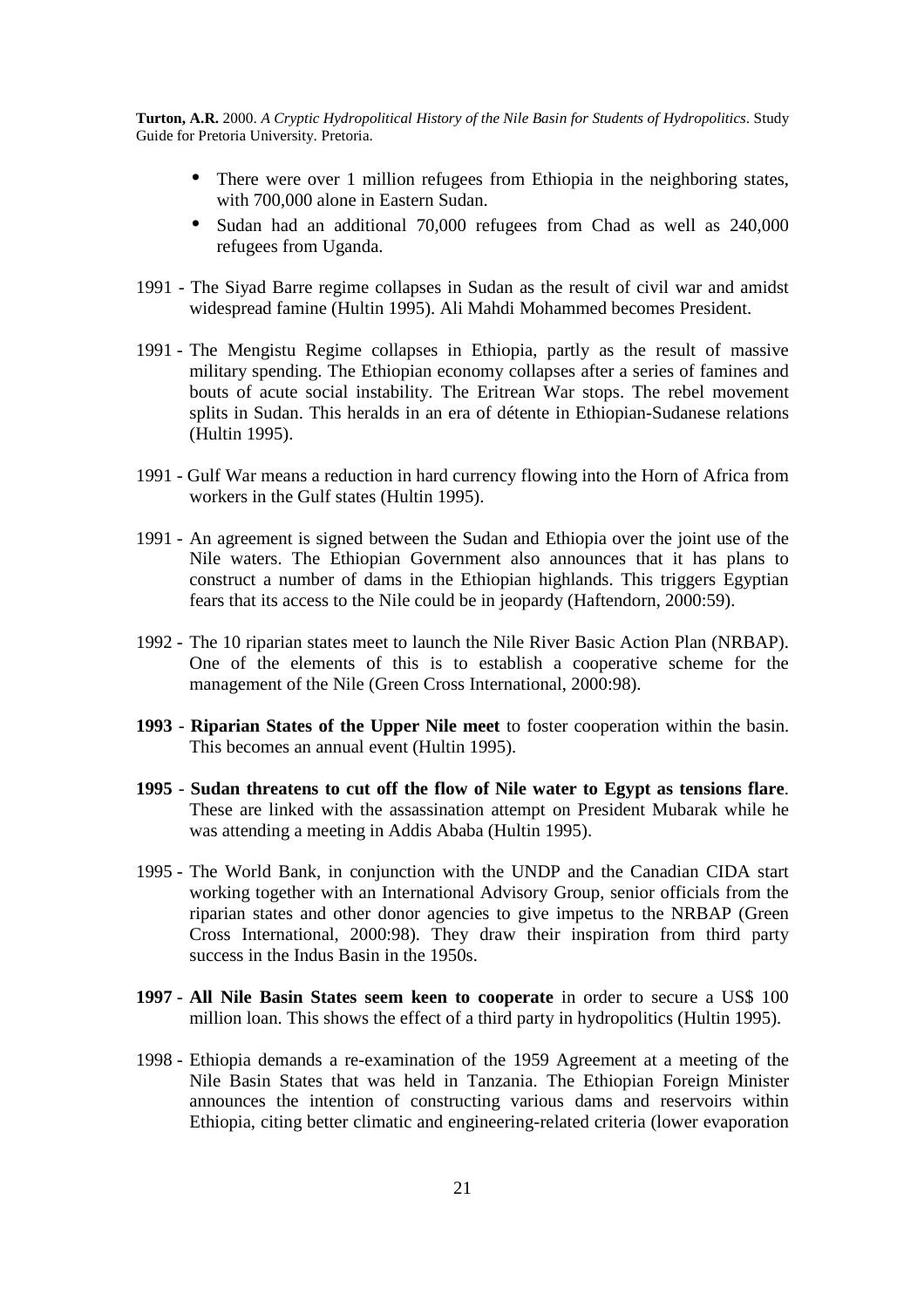and deeper valleys with good dam sites). Toshka/New Valley Project in Egypt is launched. It will use 5 bcm from upstream of the Aswan High Dam, and send it via aqueduct to the Western Desert where it will irrigate 200,000 hectares at an estimated cost of 87-145 billion US\$ (Hultin 1995). This should be interpreted as exercising the "prior appropriation" right that was established in the 1959 agreement. It is primarily political in orientation, therefore issues of economic efficiency are secondary. This negates the Ethiopian plans and reinforces the legal principle of "prior appropriation".

- 1999 The Nile Basin Initiative (NBI) is launched in Dar es Salaam in February, with all basin states (except Eritrea) being members. The NBI succeeds the former Technical Cooperation Committee for the Promotion of the Development and Environmental Protection of the Nile Basin until an acceptable permanent legal framework is established (Green Cross International, 2000:98).
- 1999 The Council of Ministers agree in May to transitional institutional arrangements to strengthen cooperation in the Nile Basin (Green Cross International, 2000:100).
- 2000 Five basin states will be water-stressed (2,000 cu m/person) (Tanzania, Burundi, Rwanda, Kenya, Ethiopia). Combined irrigation plans of all the Nile riparians cover 2.9 million hectares, requiring some 25-35 bcm of non-existent water (Hultin 1995).
- 2000 Ethiopia is again in the grip of a severe famine.

### **Results of the Aswan High Dam:**

- The High Dam has not provided the benefits it was designed to bring. In fact Egypt's water needs are greater than what the High Dam can satisfy, so the idea of the Equatorial Lakes as a source of supply is again gaining credibility (Waterbury, 1979:151).
- Silt entrapment has caused a reduction in soil fertility.
- Silt entrapment has meant that the Delta is no longer being built, and is thus receding as the ocean currents erode the Delta away.
- Silt entrapment has meant that the river downstream of the dam has become silthungry, so major engineering works are needed to protect banks, bridges and barrages from having their foundations eroded from under them.
- Reduced flow of water has meant salt water intrusion into the Delta area.
- Increased irrigation has meant salinization of the land, and the inflow of saline water into underground aquifers.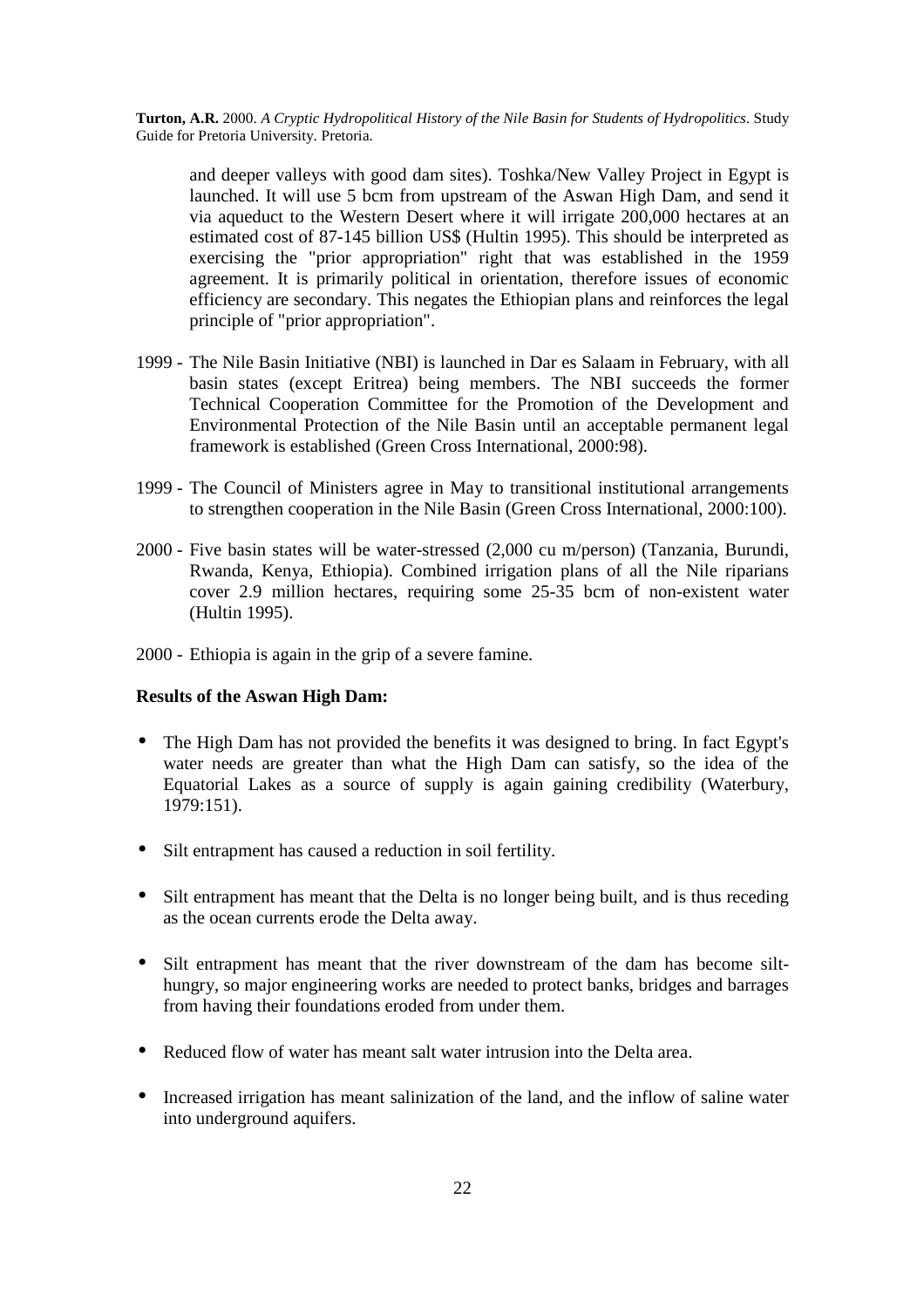- Waterlogging and salinization have meant that drainage systems have been introduced. These are extremely costly, and may negate any previous net gains that irrigation may have resulted in.
- Evaporative losses at the Aswan High Dam have resulted in a reduced water quality downstream, with a higher saline content. Water flowing into the Dam has a salinity of 200 ppm, and when it leaves it is 220 ppm. But because of return flows back into the main Nile, salinity around Cairo is 300 ppm (Waterbury, 1979:142).
- Groundwater in the Delta area now carries a salt load in the order of 3,000 ppm (Waterbury, 1979:142).
- Some of the lakes that are part of the delta aquatic ecosystem have now become hyper-saline.
- There has been a major loss in fish production around the Delta area, with many of the lakes having become nothing more than poisoned hyper-saline eutrophic sewers.
- The levels of bilharzia (schistosomiasis) infection have become increasingly high with a large drain on the economy in terms of medical treatment and lost working hours.
- The planned hydroelectric power was not fully realized. In this regard the power is needed when the irrigation water is not needed and *vice versa*.
- Because the electricity production is below expectation, nuclear power stations are being considered. Because this would mean the importation of fissile material, the USA is opposing it. An alternative is to build a 76 km long canal from the Mediterranean to the Qattara Depression. This depression is 50-60 metres below sea level, so inflowing seawater would be used to generate electricity (five times the Aswan High Dam's installed capacity), creating a massive salt-water lake. The impact that this will have on groundwater and other ecological aspects of the area is unknown (Waterbury, 1979:150).
- Quiet and serious technical debate over the merits and demerits of the Aswan High Dam were never allowed to take place, because the High Dam Covenant branded such studies as suspect and anti-Egyptian (Waterbury, 1979:152).

## **Bibliography:**

**Collins, R.O.** 1990. *The Waters of the Nile: Hydropolitics and the Jonglei Canal, 1900- 1988.* Oxford: Clarendon Press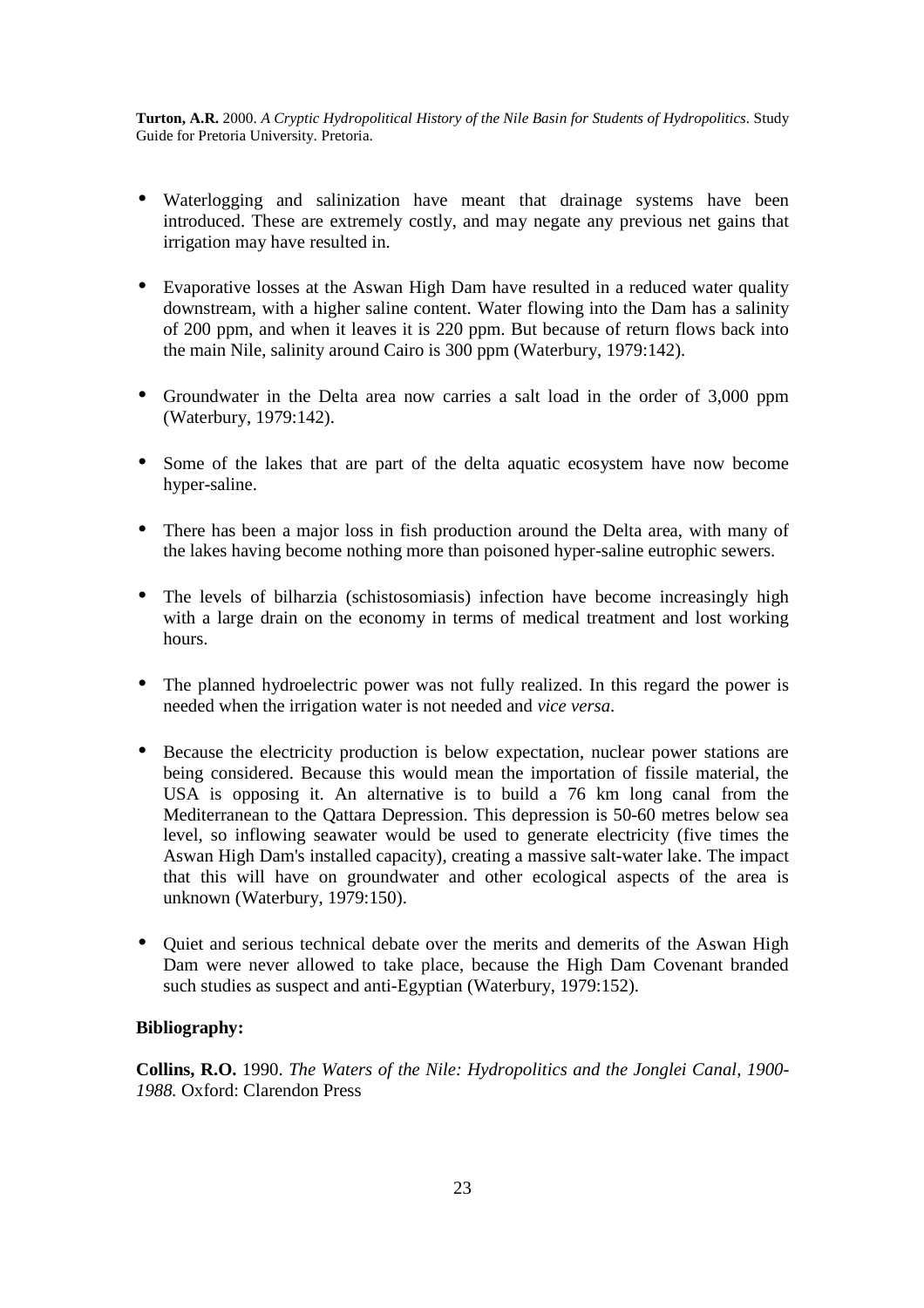**Gleick, P.H.** 1998. *The World's water 1998-1999. The Biennial Report on Freshwater Resources.* Washington, D.C.: Island Press

**Green Cross International**. 2000. *National Sovereignty and International Watercourses*. Geneva: Green Cross International

**Haftendorn, H.** 2000. Water and International Conflict, in *Third World Quarterly*, Vol. 21, No. 1; 51-68.

**Hultin, J.** 1995. The Nile: Source of Life, Source of Conflict. In **Ohlsson, L.** (Ed.) 1995. *Hydropolitics: Conflicts over Water as a Development Constraint*. London: Zed Books

**Moorhead, A.** 1960. *The White Nile*. England: Penguin

**Ohlsson, L.** (Ed.) 1995. *Hydropolitics: Conflicts over Water as a Development Constraint*. London: Zed Books

**Postel, S.** 1999. *Pillar of Sand: Can the Irrigation Miracle Last?* London: W.W. Norton & Co.

**Reisner, M.** 1993. *Cadillac Desert: The American West and its Disappearing Water*. Revised Edition. New York: Penguin

**Turton, A.R.** 2000. Water and Sustainable Development: A Southern Perspective. Forthcoming in *Encyclopedia of Life Support Systems (EOLSS).* UNESCO: EOLSS Publishers Ltd. Also available on the Website http://www.up.ac.za/academic/libarts/polsci/awiru

**Turton, A.R. & Meissner, R.** 2000. *The Hydro-Social Contract and its Manifestation in Society*. Forthcoming in a book as yet untitled. Also available on the Website http://www.up.ac.za/academic/libarts/polsci/awiru

**Turton, A.R. & Ohlsson, L.** 1999. *Water Scarcity and Social Adaptive Capacity: Towards an Understanding of the Social Dynamics of Managing Water Scarcity in Developing Countries*. Paper presented in Workshop No. 4: Water and Social Stability at the 9<sup>th</sup> Stockholm Water Symposium. Also available as MEWREW Occasional Paper No. 18 from Website

http://www.soas.ac.uk/Geography/WaterIssues/OccasionalPapers/home.html

**Waterbury, J.** 1979. *Hydropolitics of the Nile Valley.* Syracuse University Press

## **Suggested Reading**:

For more background information, the following reading is suggested: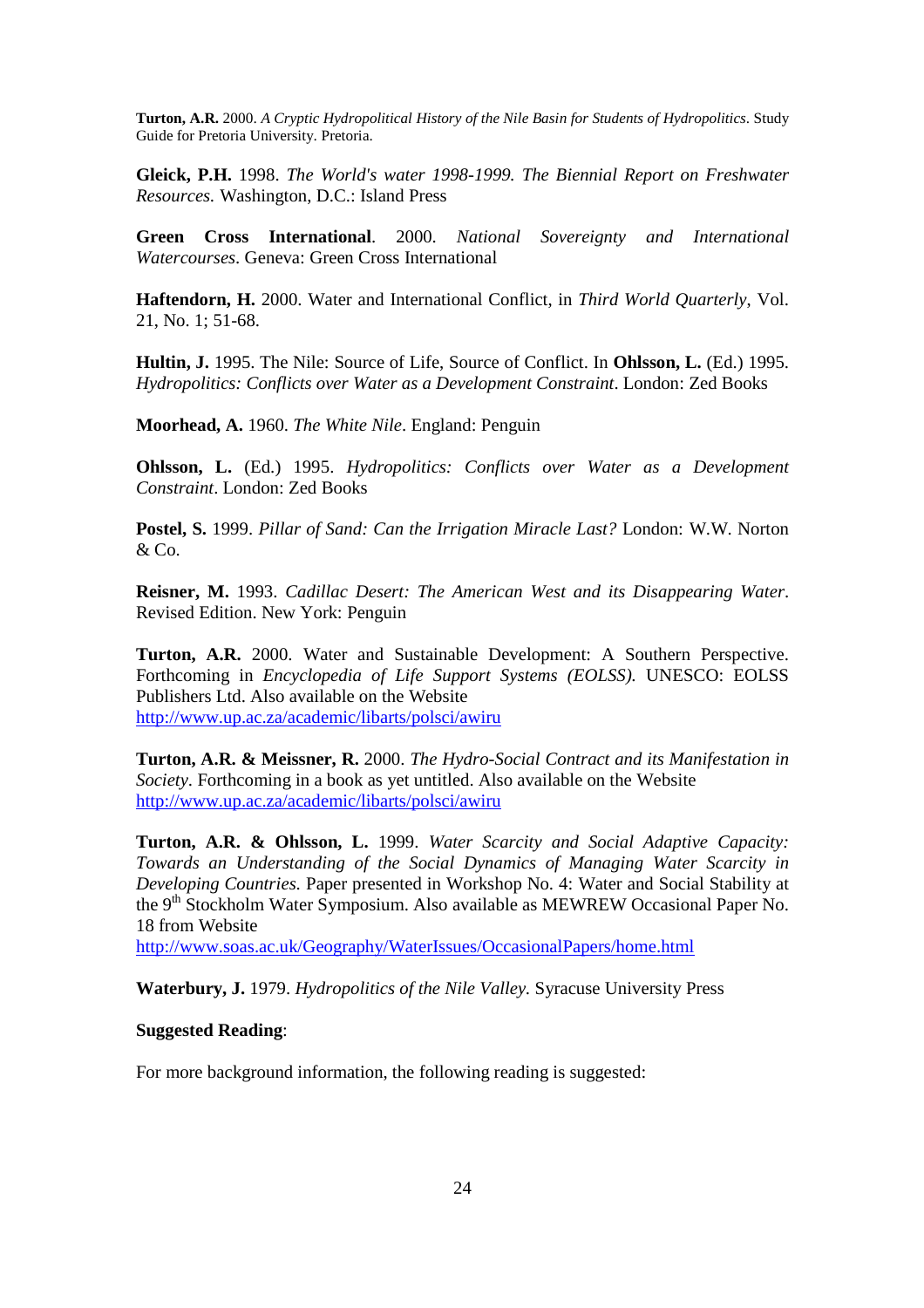**Agnew, C. & Anderson, E.** 1992. *Water Resources in the Arid Realm*. New York: Routledge

**Allan, J.A.** 1994. Economic and Political Adjustments to Scarce Water in the Middle East, in *Water and Peace in the Middle East. Studies in Environmental Science*, No. 58; 375-387.

**Allan, J.A.** 1994. Overall Perspectives in Countries and Regions, in Rogers, P. & Lydon, P. (Eds.). 1994. *Water in the Arab World: Perspectives and Progress.* Harvard University Press: Cambridge.

**Allan, J.A. & Mallat, C.** (Eds.) 1995. *Water in the Middle East: Legal, Political and Commercial Implications*. London: British Academy Press

**Biswas, A.K** (Ed.) 1994. *International Waters of the Middle East: From Euphrates-Tigris to Nile. Water Resources Management Series No. 2*. Oxford: Oxford University Press

**Cashed, A.A. 1981.** The Nile - One River, and Nine Countries, in *Journal of Hydrology*, Vol. 53; 53-84.

**de Villiers, M.** 1999. *Water Wars: Is the World's Water Running Out?* London: Weidenfeld & Nicolson

**Gleick, P.H.** 1990. Climate Changes, International Rivers, and International Security: The Nile and the Colorado, in Redford, R. & Minger, T.J. (Eds.) *Greenhouse Glasnost*. New York: The Ecco Press

**Gleick, P.H.** 1991. The Vulnerability of Runoff in the Nile Basin to Climatic Changes, in *The Environmental Professional*, Vol.13, No. 1; 66-73.

**Godana, B.A.** 1985. *Africa's Shared Water Resources: Legal and Institutional Aspects of the Nile, Niger and Senegal River Systems*. Boulder, CO: Lynne Rienner Publications

**Green Cross International**. 2000. *Water for Peace in the Middle East and Southern Africa*. Geneva: Green Cross International

**Howell, P.P. & Allan, J.A.** 1994. The Nile: Sharing a Scarce Resource. A Historical and Technical Review of Water Management and of Economic and Legal Issues. Cambridge: (Unknown)

**Jovanovic, D.** 1985. Ethiopian Interests in the Division of the Nile River Waters, in *Water International*, Vol. 10; 82-85.

Lonergan, S.C. 1991. Climate warming, water resources and geopolitical conflict: A study of nations dependent on the Nile, Litani and Jordan river systems, in *ORAE Extra*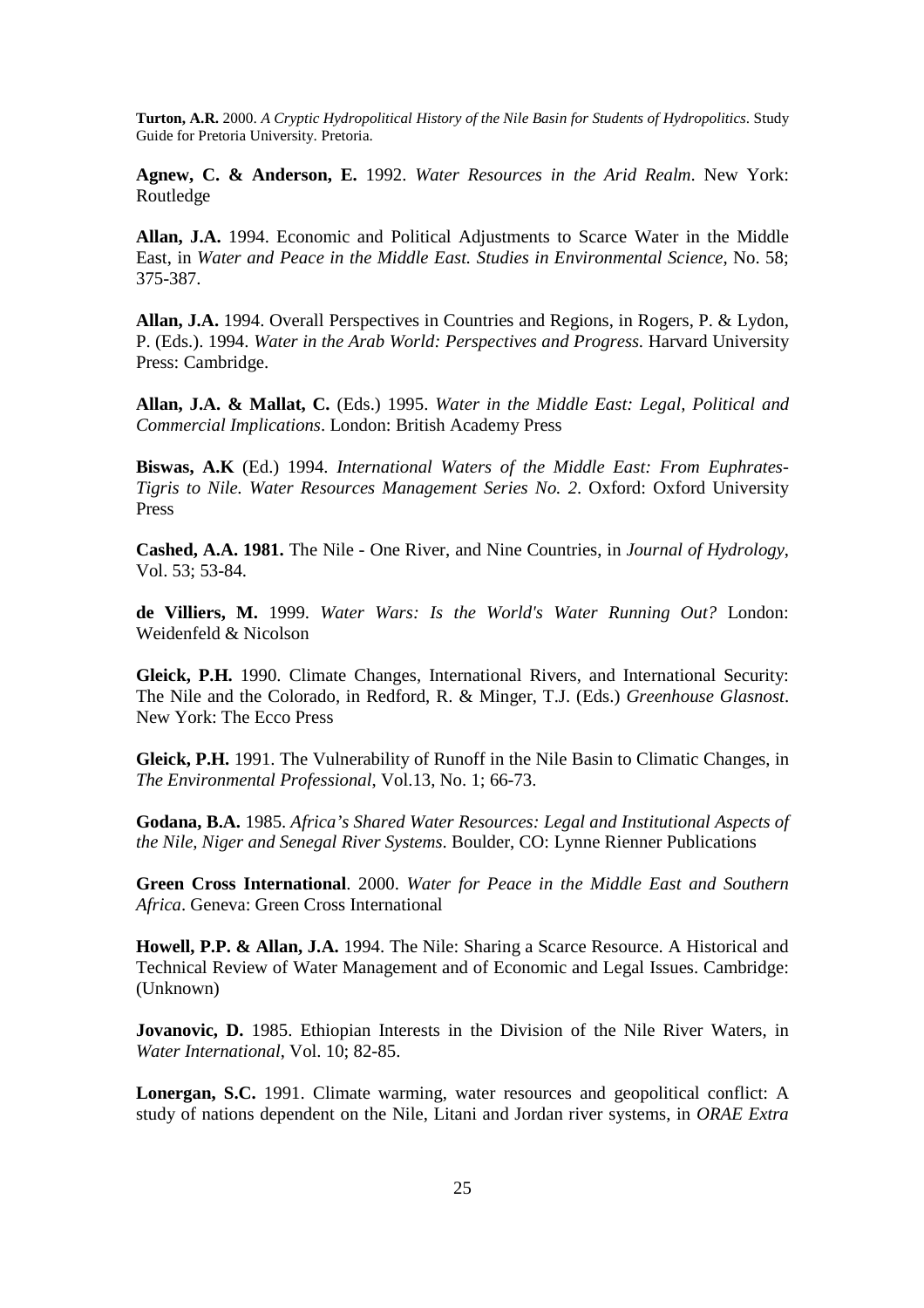*Mural Paper no 55,* Ottawa: Operational Research and Analysis Establishment, Canadian Department of National Defense, March 1991.

**Murakami, M. & Musiake, K.** 1994. The Jordan River and the Litani, in Biswas, A.K. (Ed.) *International Waters of the Middle East. From Euphrates-Tigris to Nile. Water Resources Management Series, No. 2*. Oxford: Oxford University Press: 117-155.

**Sadat, A.** 1985. Egypt: Threat to Nile Water, in *African Recorder*, vol. 19. No 5: 396

**Shahin, M.** 1985. *Hydrology of the Nile Basin*. New York: Elsevier

**Waterbury, J.** 1987. Legal and Institutional Arrangements for Managing Water Resources in the Nile Basin, in *Water Resources Development*, Vol. 3; 92-103.

**Whittington, D. & Haynes, K.E.** 1985. Nile Waters for Whom? Emerging Conflicts in Water Allocation for Agricultural Expansion in Egypt and Sudan, in Beaumont, P. & McLaughlin, K. (Eds.) *Agricultural Development in the Middle East*. New York: John Wiley

**Wolf, A.T.** 1998. Conflict and Cooperation along International Waterways. In *Water Policy* (1); 251-265.

#### **Typical Exam Type Questions:**

- (1) Southern Africa is reaching the limit of its readily available water supply. Water that is still available is generally far from where it is needed, or found in shared river basins. Four of the most industrialized states in Southern Africa (South Africa, Zimbabwe, Botswana and Namibia) have reached, or are reaching, this limit. This means that a large number of complex inter-basin transfers are required. Having noted the complexities from the Nile River case study, write an essay on what you have learned, but place this within the context of SADC.
- (2) In his classic work *Cadillac Desert: The American West and its Disappearing Water*, Mark Reisner stated that no irrigation-based desert civilization had ever survived with the exception of Egypt. Evaluate this statement in the light of what is now known about the long-term side effects of the Aswan High Dam. Draw a conclusion that is applicable to Southern Africa.
- (3) Compare and contrast the "sanctioned discourse" that existed in Egypt and another country of your own choice over a period of at least fifty years?
- (4) Explain the role that discursive elites played in the decision-making process that led to the construction of the Aswan High Dam? Highlight what the impact of these elites was on the decision-making process at different stages.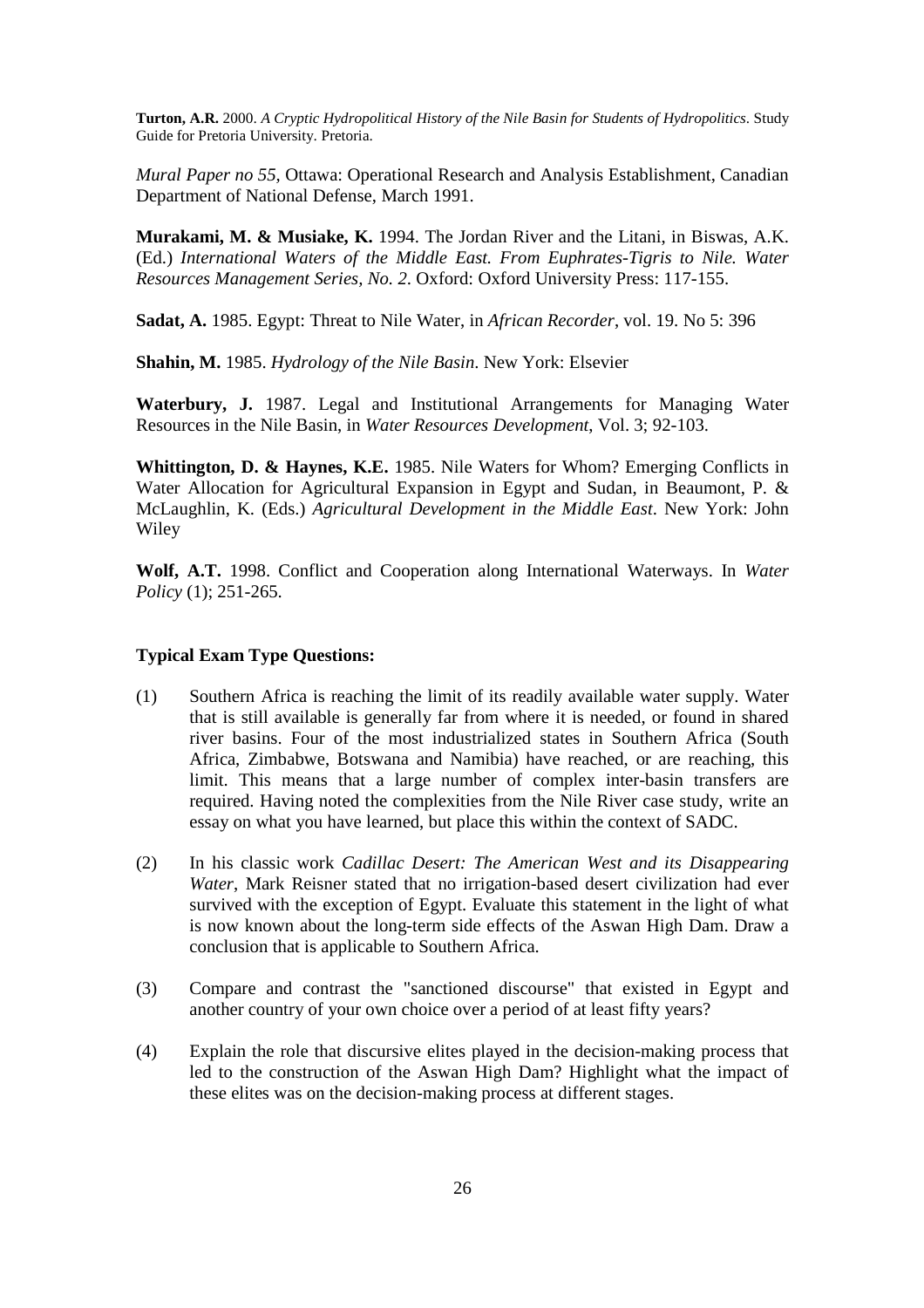- (5) What hydropolitical parallels exist between the Nile and Okavango River Basins? Highlight both similarities and differences.
- (6) What lessons can be learned from the Nile Basin case study? Place particular emphasis on the impact of the "sanctioned discourse" on the decision-making process. Apply the answer to Southern Africa.
- (7) Water that is found in international (shared) river basins is complex in the sense that its use by any basin state can politicize the issue. In the Nile Basin for example, two agreements have been reached, but neither have ever included all of the riparian states. In the case of South Africa, 66% of the country lies in international river basins. What lessons can be learned from the Nile Basin that can/should be applied to South Africa?
- (8) In order to use water from a shared river basin, some form of agreement needs to be in place. This can take the form of regime creation. South Africa has a number of agreements with other riparian states, but these are almost always bilateral in nature. What are the political implications of creating basin-wide regimes for South Africa? Use the lessons that have been learned from other case studies to support your answer.
- (9) Engineering and hydrology are based on Newtonian physics. Central to this is the use of clearly defined numbers. In hydropolitics, numbers are almost always contested by the various riparian states, often being the very source of conflict. Discuss this statement using examples from various case studies that you have been exposed to.
- (10) What role can political scientists play in the water sector? Motivate your answer by quoting examples from various case studies that you are familiar with.
- (11) "No regime ever built a monument to itself with tile drains, but it is at that level that Egyptian planners must focus their attention" (Waterbury, 1979:153). Discuss this statement and highlight its political relevance.
- (12) John Foster Dulles announced that, "We believe that anybody who builds the High Dam will earn the hatred of the Egyptian people, because the [financial] burden will be so crushing". Nasser responded by stating that "this is not simply the withdrawal of an offer; it is an attack on the regime and an invitation to the people of Egypt to bring it down" (Waterbury, 1979:107). Discuss this statement and highlight the hydropolitical relevance of it.
- (13) Boutros Ghali, in his capacity as the Egyptian Foreign Minister, said in a speech that "the national security of Egypt which is based on the waters of the Nile, is in the hands of other countries. ... The next war in the region will be over the waters of the Nile" (Hultin 1995). Evaluate the whole "water wars" debate in light of this statement, analyzing its relevance to Southern Africa.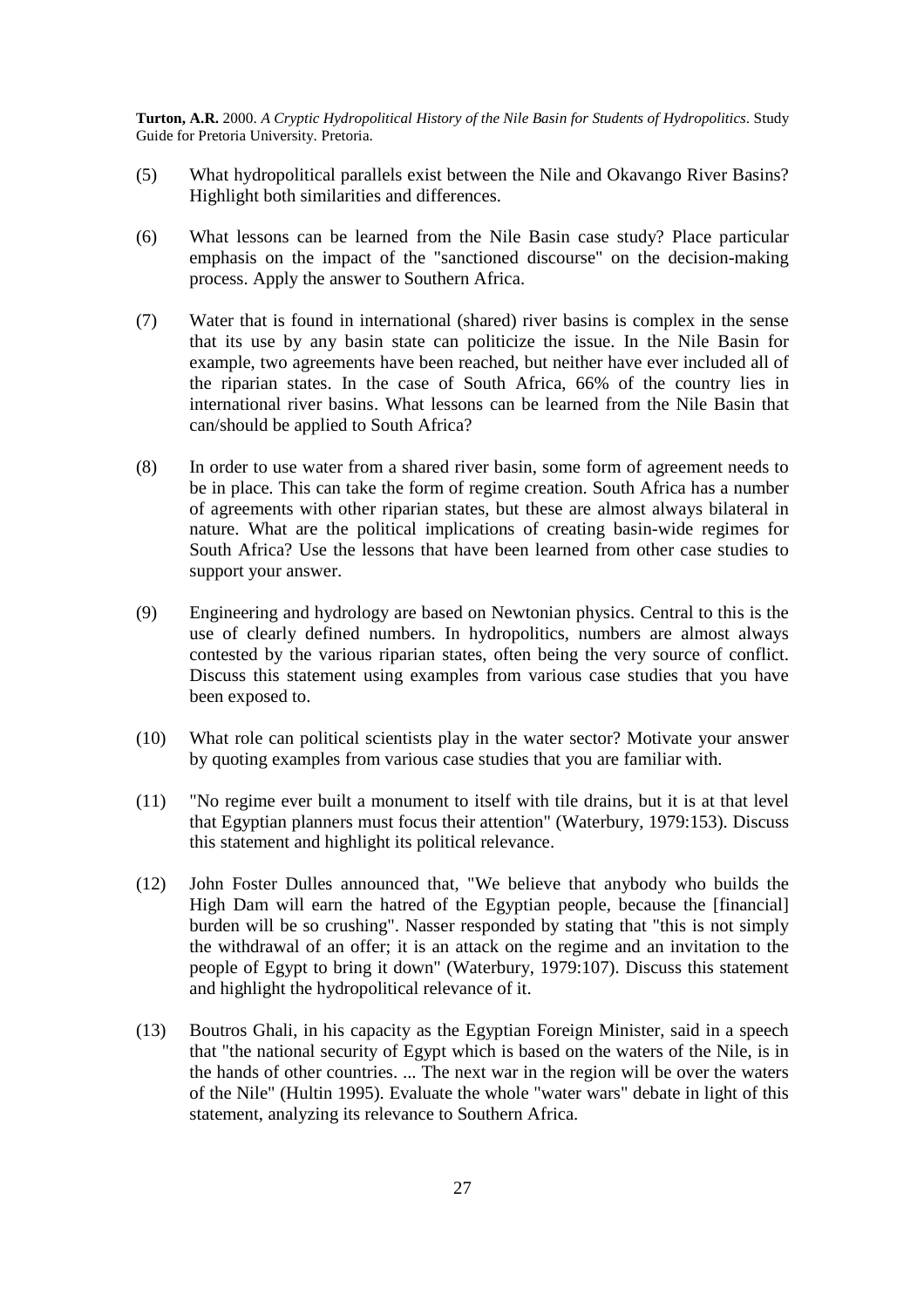- (14) The Nile Valley became the focus of the Cold War. Discuss this statement.
- (15) Countries in semi-arid regions with a strong need for rapid economic development sometimes have a strongly articulated "hydraulic mission". Discuss this statement using case studies that you are familiar with.



**Schematic Layout of the Century Storage Scheme**  (After Waterbury, 1979:97)